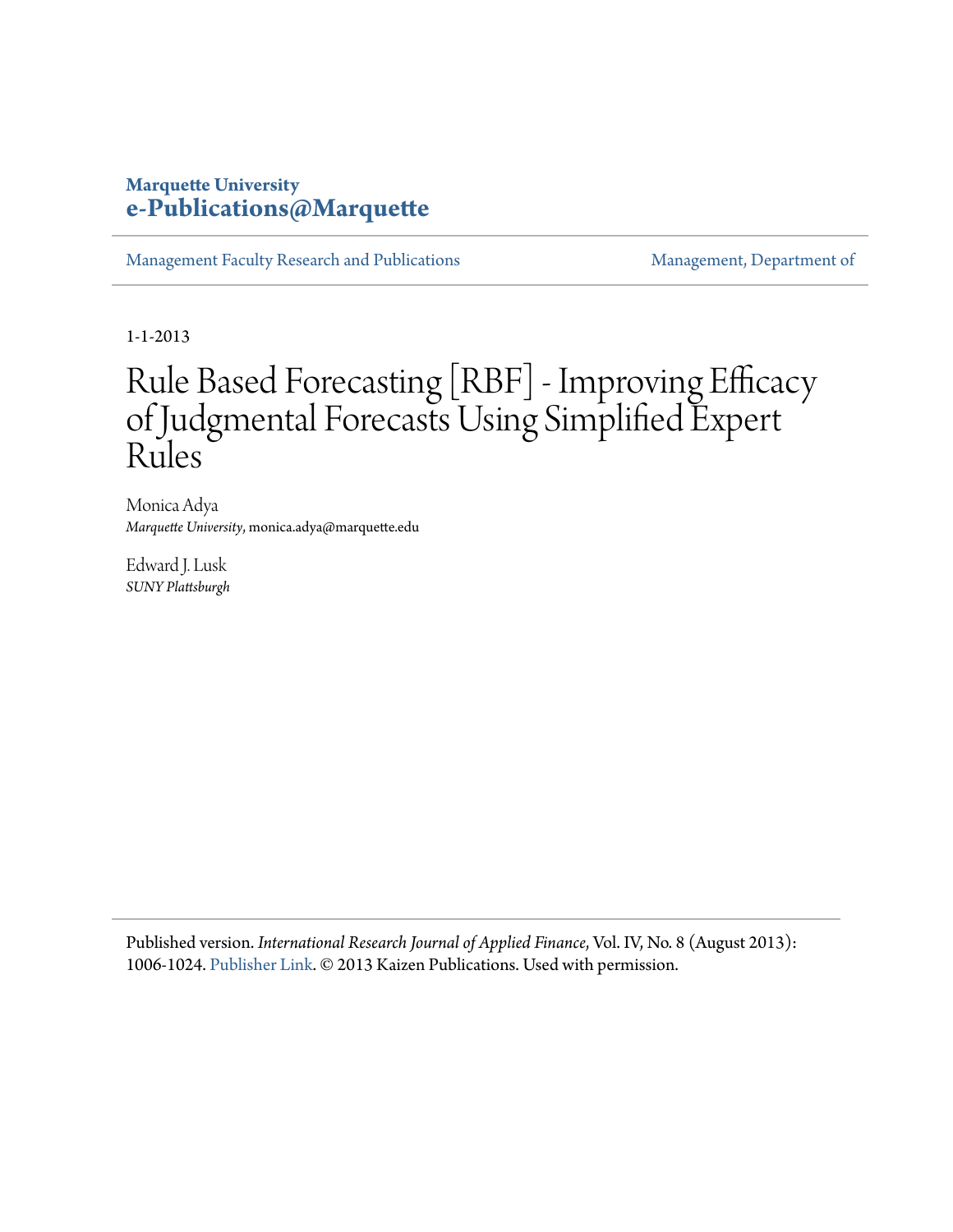## **Rule Based Forecasting [RBF] - Improving Efficacy of Judgmental Forecasts Using Simplified Expert Rules<sup>+</sup>**

**Monica Adya**, PhD Department of Management, Marquette University, Milwaukee WI, USA monica.adya@marquette.edu

**Edward J. Lusk**\*, PhD, CPA Professor of Accounting The State University of New York (SUNY) at Plattsburgh School of Business and Economics: Plattsburgh, NY, USA luskej@plattsburgh.edu

> Term Visiting Scholar 2013-2014 Leuphana Universität Lüneburg, Germany mgunkel@inkubator.leuphana.de

> > and

Emeritus, Department of Statistics The Wharton School, University of Pennsylvania, Philadelphia, PA, USA lusk@wharton.upenn.edu

+We wish to thank Professor Fred Collopy, Weatherhead School of Management; Case Western Reserve University, Cleveland Ohio, USA for his assistance during the developmental phase of this study and Herr Manuel Bern, Professional, Forensic & Dispute Services; Germany Deloitte & Touche, GmbH, Frankfurt, Germany for his careful reading and helpful comments.

\*Corresponding author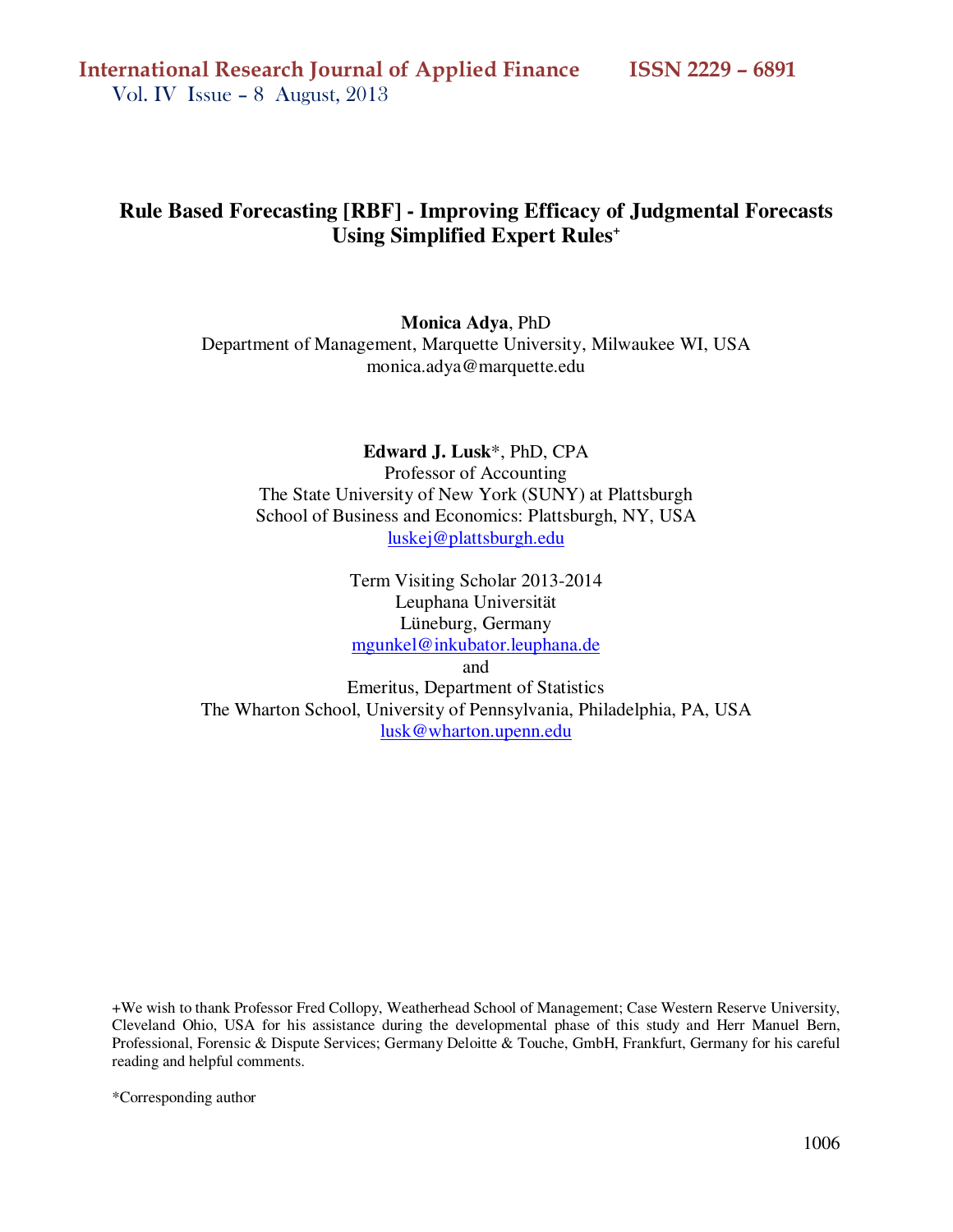Vol. IV Issue – 8 August, 2013

#### **Abstract**

Rule-based Forecasting (RBF) has emerged to be an effective forecasting model compared to well-accepted benchmarks. However, the original RBF model, introduced in1992, incorporates 99 production rules and is, therefore, difficult to apply judgmentally. In this research study, we present a core rule-set from RBF that can be used to inform both judgmental forecasting practice and pedagogy. The simplified rule-set, called *coreRBF*, is validated by asking forecasters to judgmentally apply the rules to time series forecasting tasks. Results demonstrate that forecasting accuracy from judgmental use of coreRBF is not statistically different from that reported from similar applications of RBF. Further, we benchmarked these coreRBF forecasts against forecasts from (a) untrained forecasters, (b) an expert system based on RBF, and (c) the original 1992 RBF study. Forecast accuracies were in the hypothesized direction, arguing for the generalizability and validity of the coreRBF rules.

**Keywords**: Time Series, RBF, Rule Reduction, Comparative Analysis, Expert System Efficacy

#### **I. Introduction and Motivations**

In most areas of finance, production, and logistics, well-designed and validated rule-based systems can significantly impact the quality of decision making process. Such rule-based systems: (1) represent the "codification of knowledge and decision rules of experts" (Shanteau and Stewart, 1992, p. 101), (2) link related information to automate deductive capabilities (Ramsey, et al. 1986; Angeli, 2010), and (3) encode heuristics in a simple and uniform manner (Clancey, 1983; Angeli, 2010). Much of this is done to provide problem-solving support for simpler, procedural functions in specific domains while freeing up experts to undertake more advanced and unstructured problems (Clancey, 1983). From another perspective, in particular noting the early works of Herb Simon (Simon, 1980), rule-based systems are said to effectively model and improve human reasoning and provide teaching mechanisms to improve judgmental decision making (Clancey, 1983; Adya, Lusk, and Belhadjali, 2009). Both aspects clearly offer benefits in most domains where accurate projections of the future offer tactical and strategic advantages, as exemplified by important linkages between forecasting and firm efficacy and competitive advantage (Mohammad, Anvari and Saberi, 2013; Kalinga, Lonseth, and Lonseth, 2013). Accepting as evident that forecasting is pivotal for sound organizational planning, the second aspect, which is improvement in judgmental decision making related to forecasting, is the key driver for this study.

In the forecasting literature, Rule-based Forecasting (RBF), developed and extensively validated by Collopy and Armstrong (1992), hereafter referred to as C&A, is indisputably the most replicated and extended expert system designed to support time series forecasting tasks (see Adya, et al. 2000; Adya, et al. 2001; Adya, et al, 2009). The original RBF uses 99 "IF…THEN…" coding rules to integrate judgment with procedures that weight and combine forecasts from four statistical forecasting methods to generate rule-based forecasts. Eighteen features of time series are used to assign these weights to generate customized RBF forecasts for each series. These rules were developed and validated based on four decades of empirical knowledge, surveys of forecasting practitioners and academics, and protocol analysis of five leading academics and domain experts. C&A (1992) validated and tested RBF on 126 annual economic and demographic time series where it outperformed other well-accepted benchmarks. Subsequent application of RBF on additional data sets (see Adya, et al. 2000, 2001) has further established its validity as an effective forecasting model (Makridakis and Hibon, 2000).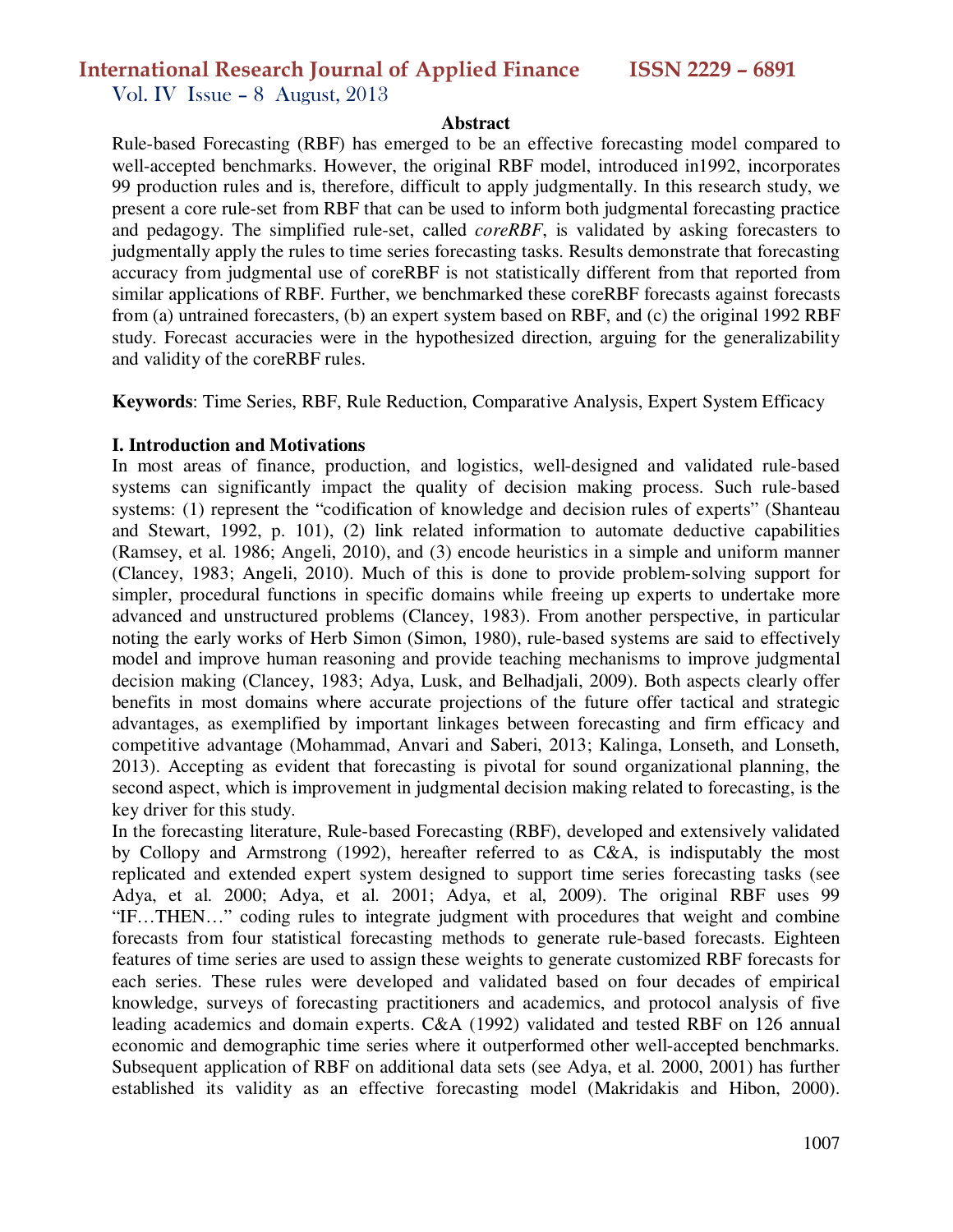Vol. IV Issue – 8 August, 2013

However, RBF has a large set of 99 rules, making it challenging to use the embedded expert knowledge as a training tool to improve judgmental forecasting practice and pedagogy. As C&A note in their concluding comments:

*"The rule-based forecasting procedure offers promise. We provide our rules as a starting point. Hopefully, they will be replaced by simpler and fewer rules". p.1408*  This vision underlies the motivations for this study.

#### *Motivations for Rule Simplification and Reduction*

Forecasters often use judgment to either produce forecasts or adjust forecasts produced by statistical methods (Sanders and Ritzman, 1992). Often, these judgmental processes are biased or limited by human information processing capabilities, causing forecasters to see patterns where none exist (O'Connor, Remus, and Griggs, 1993) and, thereby, compromise accuracy. A simple set of rules, essentially operational guidelines, could potentially mitigate this dysfunction by focusing judgmental processes on the most relevant forecasting knowledge. With its extensive knowledge base, RBF can potentially yield such gains. Yet, ironically, despite its superior performance in forecasting practice, the RBF model has not had a major impact on forecasting pedagogy and judgmental decision making, essentially due to the demands imposed by 99-rules and the related feature-set needed to parameterize these rules. A reduced rule-set can address this limitation and uncover opportunities for improving forecasting practice.

Thus the purpose of this study is to identify a smaller, pragmatic, yet effective set of RBF-rules that could be readily comprehended by a group of non-expert, but likely, users as they employ models that require judgmental interventions. The essential issue to be determined, however, is whether the loss in forecast accuracy from reduction of RBF rules could be offset by improved judgmental application of the simplified rule-set. Key benefits expected for this rule-reduction, then, are:

- 1. Reduced rules could be used by forecasters to deliver improved unaided judgments in shorter time, thereby increasing efficiency in domains where logistical imperatives demand timely yet effective actions, as is the case for dynamic financial markets (e.g. Chang, Jimenez-Martin, McAleer, and Amaral, 2013)
- 2. Improvements may also been seen through reductions in the number of time series features that forecasters need to evaluate in order to produce forecasts, thereby further increasing efficiency at the point of forecast.
- 3. Fewer rules and features could improve forecasting adjustment behaviors and reduce dysfunctional adjustments by minimizing confusion stemming from contradictory interactions between time series cues.
- 4. A smaller core set of forecasting rules could be easily embedded within a forecasting support system (FSS) to improve system-driven outcomes with positive implications for improved allocation of human resources.
- 5. Finally, these simplifications may propagate the use of structured forecasting knowledge by initially making it accessible and usable for corporate training as well as for academic domains heavily dependent on forecasting such as finance (Korol, 2013), production (Tiacci and Saetta, 2012; Kim, Hong and Koo, 2013) and logistics and supply-chain (Shukla and Jharkharia, 2013).

In the next section, we provide a background to forecasting systems, specifically RBF. We then describe the process by which we arrived at the core set of rules followed by the design and execution of our validation studies. The paper concludes with discussion of results, recommendations for practice, and implications for future research in this aspect of forecasting.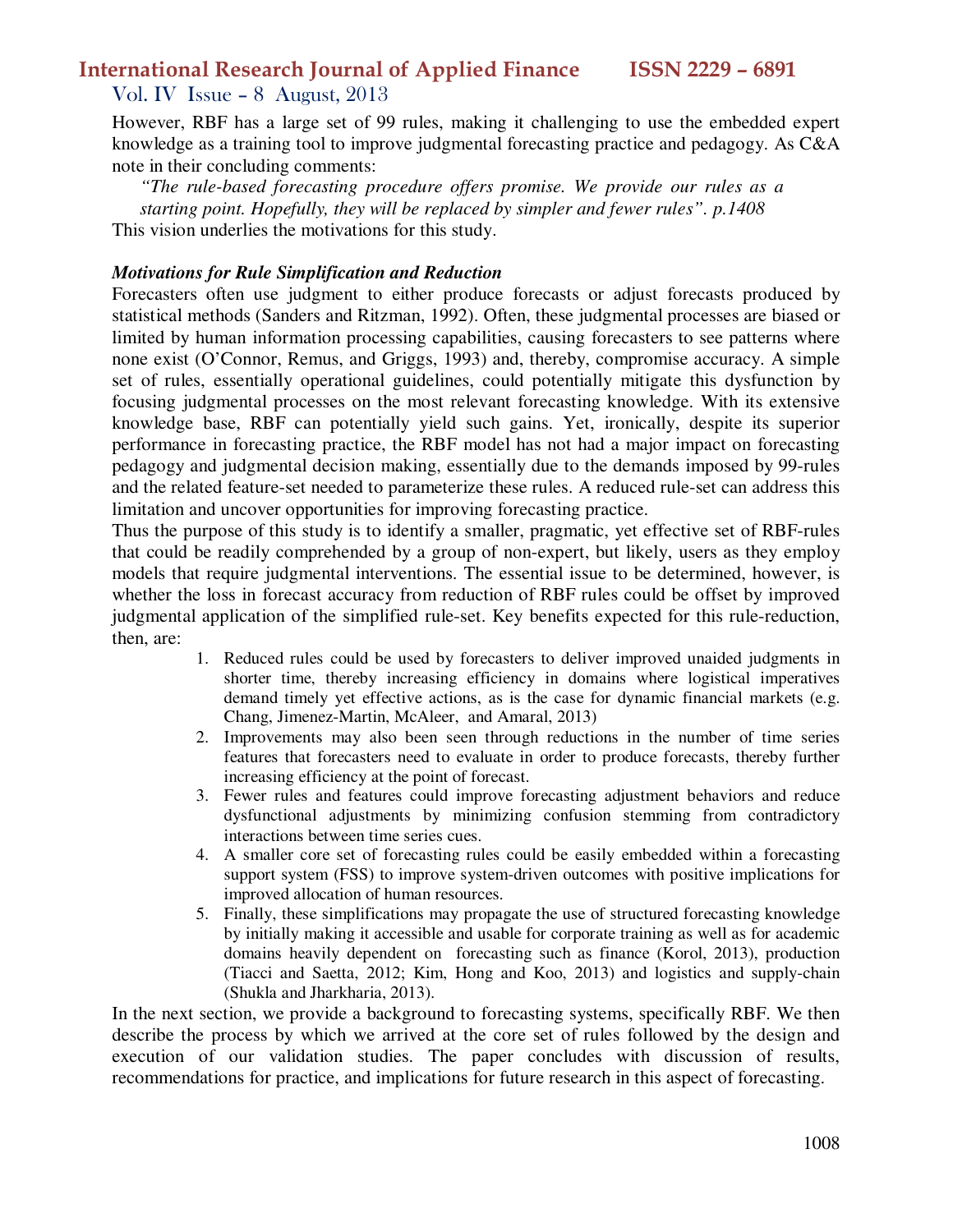Vol. IV Issue – 8 August, 2013

#### **II Background**

The nature and character of forecasting have changed dramatically over the past several decades. In the 1960s, the computer and its empowering processing capabilities offered easy access to even the most complicated mathematically- and statistically-driven forecasting models and systems. This resulted in an unprecedented proliferation of forecasting models that demanded a comparative evaluation of situational effectiveness i.e., identifying conditions under which a particular forecasting method may produce more accurate forecasts than others. This environment spawned a series of forecasting competitions, the most comprehensive of which was the Makridakis Competition (Makridakis, et al. 1982), referred to as the M-Competition. The M-Competition tested the performance of a range of forecasting methods on a common and extensive set of data and, in the process, produced surprising results which called into question the efficacy of a wide range of modeling systems, including for instance, even the wellestablished ARIMA/Box-Jenkins models. It also drew attention to: (1) the benefit of simple models and (2) of combining forecasts from multiple methods (Clemens, 1989), resulting in major developments that shifted emphasis to combining forecasts from multiple methods and, more significantly, combining judgment with statistics, one significant outcome of which was RBF.

The original RBF, as developed by C&A, used 99 "IF…THEN…" rules to integrate judgmental and statistical procedures that combine forecasts from four simple and well-accepted forecasting models: Random Walk, OLS-Linear Regression, Holt's Exponential Smoothing, and Brown's Exponential Smoothing. These four models were central to the 99RBF rules and forecasts from these models were subsequently combined based upon weight parameters determined from a complex interaction of time series features such as direction of basic and recent trends, variation around the trend, level discontinuities, and suspicious patterns (see Table I). For illustration, two rules from RBF are presented below (items in bold are features of time series).

*IF the direction of the basic trend AND the direction of the recent trend are not the same OR if the trends agree with one another but differ from the causal forces, THEN add 15% to the weight on the Random Walk and subtract it from that on the other trend estimates.* 

*IF there is an unstable recent trend, THEN add 20% to the weight on the Random Walk and subtract it from that on Brown's and Holt's.* 

#### Refer Table I

In the 99 rules, RBF captured over four decades of significant forecasting knowledge. In addition to being central to this expert system, its rule-based knowledge held promise for informing, and thereby improving, judgmental forecasts. In fact, Adya, et al. (2009) provide evidence for its effectiveness in informing judgmental practice for non-expert, but dedicated and instructed, user groups. However, this study also found pragmatic limitations in pedagogical use of this extensive knowledge-base. Considering limitations of human information processing (Cowan, 1988; Adya and Lusk, 2012), the size of this rule set was a significant deterrent for its utilization towards improved judgmental forecasting.

Following the challenge offered by C&A to simplify RBF, the first rule-set refinement was carried out by Adya (2000) who, in collaboration with C&A, corrected some of the initial RBF rules and, thereafter, presented a simplified version of RBF with elimination of rules related to Brown's exponential smoothing (Adya, et al. 2001). The Brown reduced model performed well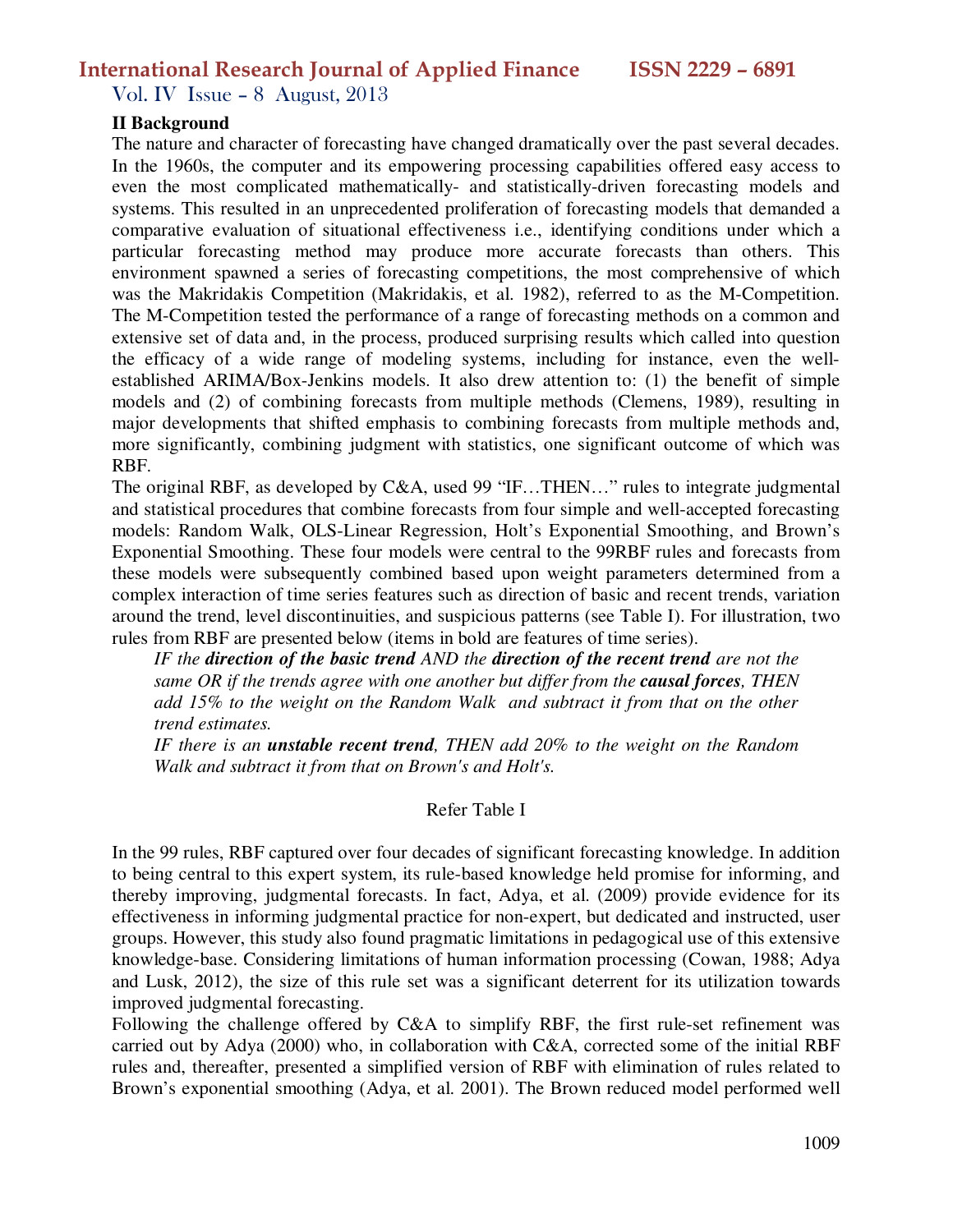Vol. IV Issue – 8 August, 2013

using only 65 percent of the initial 99 rules. This altered version of the RBF model will be referred to as ARBF. As part of that study, the ARBF rules and several time series feature detection modules were automated and coded into an expert system, hereon referred to as to the ARBF-Expert System (*ARBF-ES*). Forecasts from this system are also used as one of benchmarks in this study. While ARBF-ES was less accurate than the original RBF, as expected, the automation significantly reduced temporal demands and variability by reducing input from human processes. Adya et al. (2001) note:

*"Accuracy for 30% of the 122 annual time series was similar to that reported for RBF. For the remaining series, there were as many that did better with automatic feature detection as there were those do worse. In other words, the use of automated feature detection heuristics reduced costs of using RBF without negatively affecting forecast accuracy."* Abstract citation.

ARBF still contained over 60 rules and therefore continued to pose challenges for application to judgmental forecasting. Furthering C&As call for investigation into possible reductions, this study was designed to move closer to a more basic, yet essential, set of RBF rules. The process of arriving at a proposed *core* set of rules, i.e. a Reduced RBF model, and testing of its effectiveness and efficiency in a forecasting setting is described next.

#### **III Reducing and Validating the RBF to coreRBF**

For identifying this core rule set, we began with ARBF as it stood after incorporating the corrections reported in Adya (2000) and reduction of rules related to Brown's exponential smoothing presented in Adya et al. (2001). Both authors of this current study independently selected the rules that each believed to be the core set of rules. In doing so, we relied on sensitivity analyses and findings from prior RBF studies. For instance, Armstrong and Collopy (1993) found that the use of a rule related to causal forces improved forecasts for 20 series. Similarly, C&A found that RBF produced more accurate forecast than benchmarks under conditions of instability (e.g. presence of level discontinuities, changes in basic trend, etc) and uncertainty (e.g. variation around the trend). These findings were confirmed in later studies in Adya, et al. (2000) and Adya, et al. (2001). By relying on these prior empirical studies, each author arrived at 15 rules, some of which were identical, others that related to the same set of underlying features (e.g. rules related to level discontinuities), and a few rules that were relatively different (e.g., rules related to suspicious patterns in time series). Through discussion, the authors reconciled most of these differences. In cases where a strong argument could not be positioned in favor or against a rule, the final decision was made by the first author because of her extensive engagement with the RBF system and its underlying feature characteristics. The reconciled rules were evaluated by one of the original C&A authors, based upon which we adjusted the reduced rule set and converged to 12 rules, presented in the Appendix and hereon referred to as *coreRBF*.

The 12 coreRBF rules, as a sub-set of the original 99 rules, are related to calibration of the short and long models. Short model generates forecasts for the first period out i.e., one-ahead forecasts while the long-model generates forecasts for the last forecast period, *n*. Following C&A, for annual series, *n* is set at 6 years. Forecasts between the  $1<sup>st</sup>$  and  $6<sup>th</sup>$  period are generated by blending the short and long model forecasts, rules for which are presented in C&A. The 12 rules in the appendix provide the *only calibration* that was used to modify the initial weights for the four decomposed parts: the *Short Model Level*, the *Short Model Trend,* the *Long Model Level*, and the *Long Model Trend* just as were used in the original 99 C&A rules.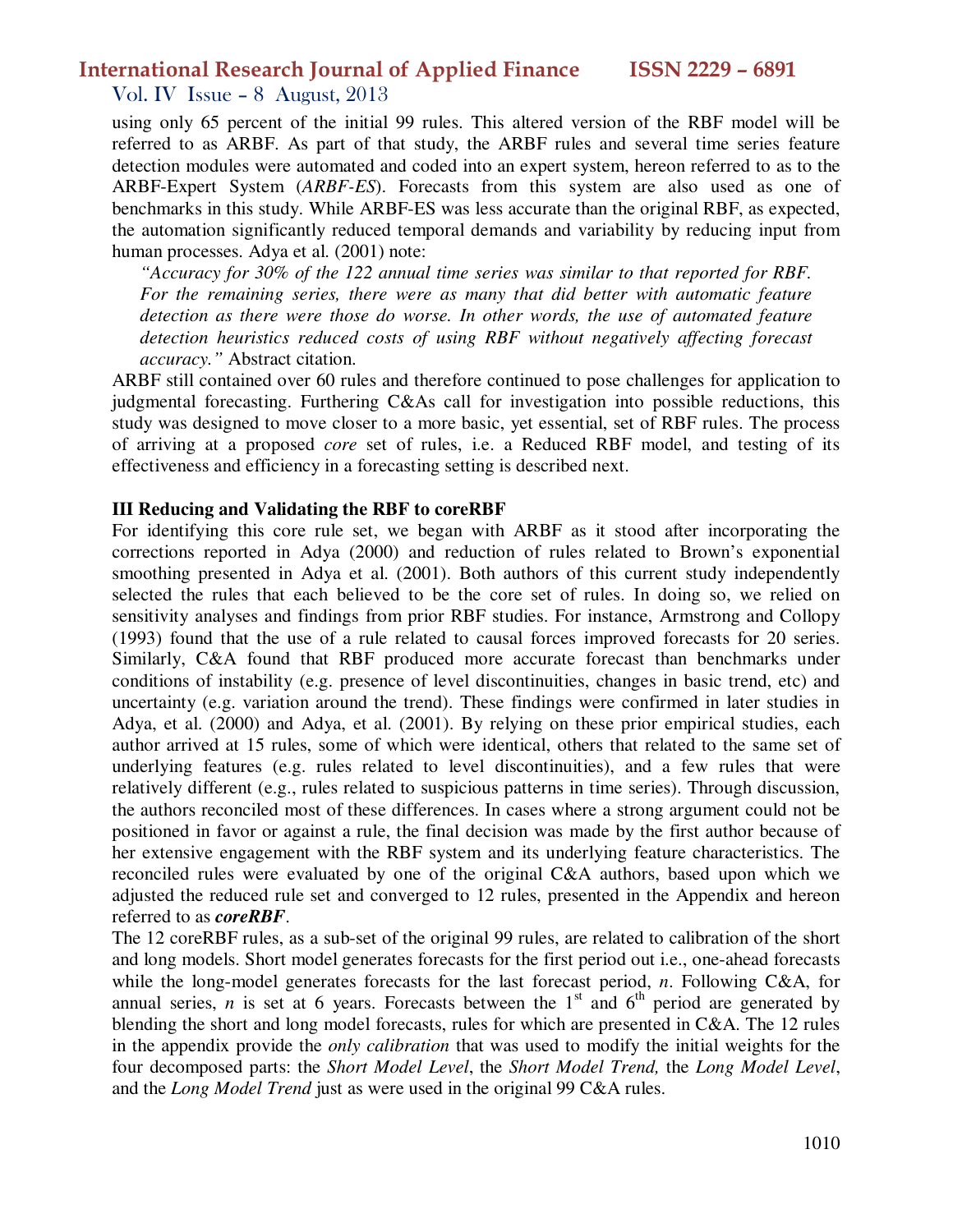Vol. IV Issue – 8 August, 2013

The three models used to generate the forecasts to be combined are:

- 1. *Random Walk [RW]:* This is the last data point in the historical series that is projected out as forecasts for all forecast periods,  $1<sup>st</sup>$  to  $n<sup>th</sup>$ . As such, random walk forecasts assume that whatever occurred in the last historical period will continue to occur during the time periods to be forecasted. The *Level* is the RW value and so the *Trend* is by definition zero (0). The Random Walk is also referred to as The Naïve method.
- 2. *Linear Regression [LR]:* This is the OLS two-parameter linear model. The *Level* is the regression value at the historical last data point; the *Trend* is the Slope of the regression equation as fitted.
- 3. *Holt's Exponential Smoothing [HES]:* This is a linear two parameter exponential smoothing model and is also the ARIMA (0,2,2). Computationally, for the ARBF and the coreRBF models**,** the Fitted Holt model is used to form the *Level* as the Holt value at the last data point in the historical series to be forecasted, and the *Trend* is the average of the Holt values over the projection period.

Table II combines these elements, weights and forecasting models, to present the starting weights used by C&A (see also the Appendix). Forecasters would begin with three sets of forecasts for time series level and trend – one set from each of the three methods described above. Initially, these forecasts would be combined using these initial weights listed below 40% of the forecast value would come from RW, 20% from OLS-Regression, and 40% from HES. These weights would then be adjusted based on the application of the 12 rules offered in the Appendix.

#### Refer Table II

Adjustments to these initial weights are made as for the original C&A rule-set. For instance, for Rule 40 from the appendix, presented below,

*Rule 40: Causal Forces Unknown (Short Model Trend)* 

*IF the causal forces are unknown, THEN add 0.05 to the weight on the Random Walk and subtract it from that on the Linear Regression trend estimate.* 

0.05 is added to the initial weight of the Random Walk and simultaneously subtracted from Linear Regression resulting in a weight of  $0.45$  [0.40 + 0.05] for Random Walk and  $0.35$  [0.40 – 0.05] for Linear Regression. This, of course, is logical because if the underlying Causal Forces, i.e. net effect of factors shaping the future direction of a series, are not known, forecasters are bound to have lower confidence in the OLS regression basic trend in favor of a random effect. In summary, as there are fewer rules, fewer feature computations, and as such, fewer considerations in developing coreRBF forecasts, judgmental application of these rules is expected to be more efficient and less time consuming but, of course, not as accurate as when making use of the full ARBF rule-set. This trade-off is tested and reported in the next sections.

#### **III General Data Preparation Steps**

There are certain data preparation steps that apply equally to the coreRBF, ARBF, and the C&A rule-based models. For instance, the features: irrelevant early data, outliers, and functional form of the time series are adjusted or accommodated for prior to application of the forecasting method. The following data modification steps suggested by C&A are also followed in this study: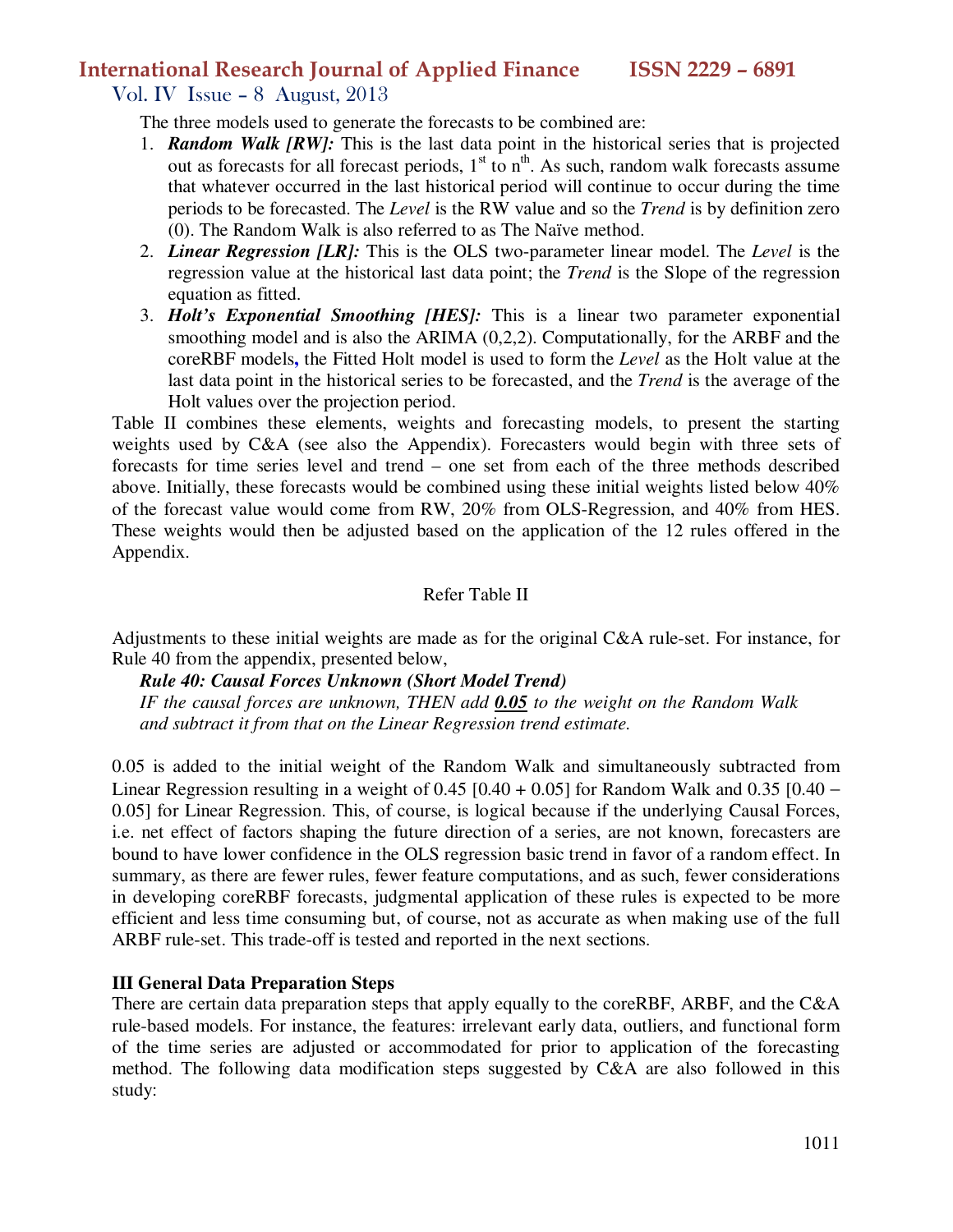Vol. IV Issue – 8 August, 2013

- 1.) *Irrelevant Early Data:* Typically, this occurs in the "start-up" of a generating process, for example, in the first few years of an organization before the channels of distribution or market presence becomes well-established. Irrelevant early data, as per C&A, can be eliminated by a direct reduction of such data from the time series, thereby resulting in a shorter series.
- 2.) *Outliers:* If a data point in a time series is identified as a residual point outside the 95% confidence interval (CI) of the OLS Regression, the point is flagged as an outlier and is replaced with the directional point of the 95% CI.
- 3.) *Functional Form*: Functional form of the underlying generating process can be additive or multiplicative. Additive is selected if the variance of the time series is apparently independent from its level and is unchanging over time. That is to say the variance band is a constant function over time for the realized time series for any set of random discreet windows relative to the level. If this is not the case, the series is assumed to be multiplicative, suggesting the  $ln(\hat{x})$  transformation and  $exp(\hat{x})$  re-transformation be used, where  $\hat{x}$  is the time series vector. In the case where there is doubt, the multiplicative transformation is preferred as it is more neutral than the additive functional form.

Forecast accuracy was measured using the well-accepted Absolute Percentage Error (APE) and Relative Absolute Error (RAE) error measures as suggested in Armstrong and Collopy (1992) and as done for all RBF studies referenced in this paper.

Specifically, the APE and the RAE are computed as:

$$
APE_h = |F_{m,h} - A_h| / A_h
$$
  
\n
$$
RAE_h = |F_{m,h} - A_h| / |RW_h - A_h|
$$
\n(1)

where:  $F_{m,h}$  represents the Forecast using model *m*, for time horizon *h*,

 $A_h$  represents the Actual or realized observation for time horizon  $h$ ,

RW represents the Forecast using the Random Walk model for time horizon.

According to Armstrong and Collopy (1992) these measures provide independent theoretical views of forecast error and minimize biases stemming from a tendency to favor methods that perform well on selected error measures. Consistent with their recommendations, APE and RAE are winsorized between 0.01 and 10.0. Specifically, if APE or RAE < 0.01, then a value of 0.01 was used as the replacement while if APE or RAE > 10.0 then a value of 10 was used as the replacement. All measures reported were medians, i.e. Median APE (MdAPE) and Median RAEs (MdRAE). Finally, all p-values reported in data tables are two-tailed computed using the Median Test, JMP/SAS;v.10.

#### **IV Experimental Design and Hypothesis**

The coreRBF rule-set was tested on graduate student participants enrolled in a forecasting course at the Otto-von-Guericke University (OVG) in Germany in 2009. This course has been taught as a RBF course for six years in the International Master Degree program in Economics. The typical mix of students is 30% German, 30% from other EU and Balkan block countries, 25% from China and Japan, and 15% from the USA and South America. The language of instruction is English and the second author, who delivered this course, is a native speaker. The experimental design used a judgmental testing of coreRBF with the OVG students. Specifically, participants were asked to apply the 12 coreRBF rules to generate judgmental forecasts for given time series. Their forecast accuracy was compared with several benchmarks, discussed later in this section.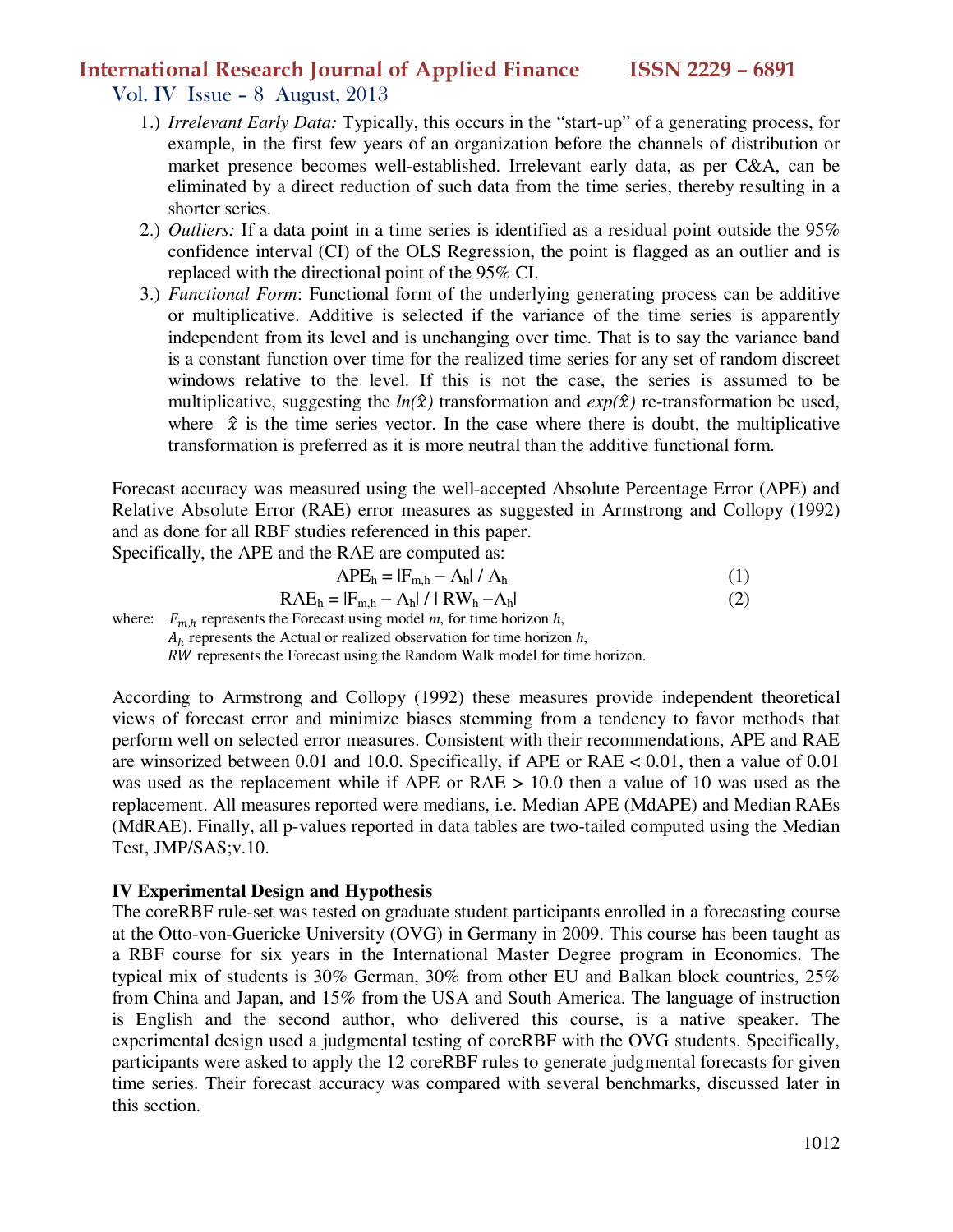#### Vol. IV Issue – 8 August, 2013

*The Subjects* In 2009, 24 participants completed the course using as the text: Hanke, Wichern and Reitsch  $(2001)^{42}$ . They were engaged in a two-stage sequential application of forecasting knowledge to the given tasks. Every participant was randomly assigned two forecasting sets, each comprised of three series, from a subset of 12 series from the M-Competition data. They had to produce judgmental forecasts for one set of series using the 12 rules from coreRBF and later for the other, using the 65 ARBF rules from Adya, et al. (2001), i.e. the ARBF model. The order of application of ARBF or the coreRBF was quasi-randomly assigned<sup>43</sup> so as to arrive at 50% of the students' first using coreRBF and then ARBF, and the remaining using ARBF first and then coreRBF. The two sets of time series were different for each participant, thus no participant used the two rule-sets on the same series. As was the practice for all the previous years, prizes were awarded for most accurate overall forecasts, i.e., across all six series from the two sets. First and second place awards were given to each of the two groups that: (a) first used ARBF and then coreRBF and (b) first used coreRBF and then ARBF. The prizes were 50 $\epsilon$  and 25€ each for first and second places, 150€ in total. If participants felt that a series was too difficult to forecast for any reason, they had the option of not forecasting the series. Two students made that election and submitted four, rather than six, series. This yielded a total of 840 forecasts: [Students x Series x Forecasts per series]:  $[(22 \times 6 \times 6) + (2 \times 4 \times 6)]$ .

*Logistics of the Design* The central design decision was to have participants serve as their own control and, thereby, control for individual performance differentials. As such, we used a "balanced" random order application design [ROAD]. Therein, the central control test is against an order effect. A participant was, first, randomly assigned either the coreRBF or the ARBF rules and series to forecast. After the forecasts were completed, the next day, the same individual was assigned the other model and another set of series to forecast. For example, Participant 20 first was assigned series 13, 14, and 15 to forecast using core RBF<sup>44</sup>. After completion, the next day she was assigned series 2, 5, and 9 to forecast using ARBF. The forecasting assignment was done over two days of a weekend in a supervised, dedicated computer lab using the JMP software for statistical analyses (Sall, Lehman and Creighton, 2001). Six hours of "task" time were reserved for each of the two days, not including a mandatory midday break for 90 minutes. Each participant had a dedicated computer. No student requested additional time, in spite of being given the option. The instructor was available to answer any questions during the time participants were executing the tasks. Participants mostly asked questions pertaining to (i) definitions of features, (ii) meaning of specific wording of rules, and (iii) functionality of the JMP software.

#### **IV.A Comparative Benchmarks**

 $\overline{a}$ 

Judgmental forecasts generated by the OVG participants using the 12 coreRBF rules formed the experimental data and are referred to as *coreRBF-Judgment*. To assess the representativeness

 $42$  The APEs and RAEs error measures were used to test for grade effects, as is the practice when using students. We partitioned the participants into two groups based upon median assigned final course grades. No APE or RAE differences were found at a p-value  $\lt 0.25$  between the two grade groups.

<sup>&</sup>lt;sup>43</sup> Quasi in this context meant that we first randomly assigned  $75\%$  the RBF $\rightarrow$ coreRBF $\rightarrow$ RBF sequencing and then selectively used the remaining 25% to ensure that 50% of the participants had one or the other application sequence without receiving the same series that they had for the intake judgments.

<sup>&</sup>lt;sup>44</sup> These series were not noted by the numbers used in C&A. We developed a special neutral coding assigning numbers 1,  $-$  -, 15 for the 15 series that were used.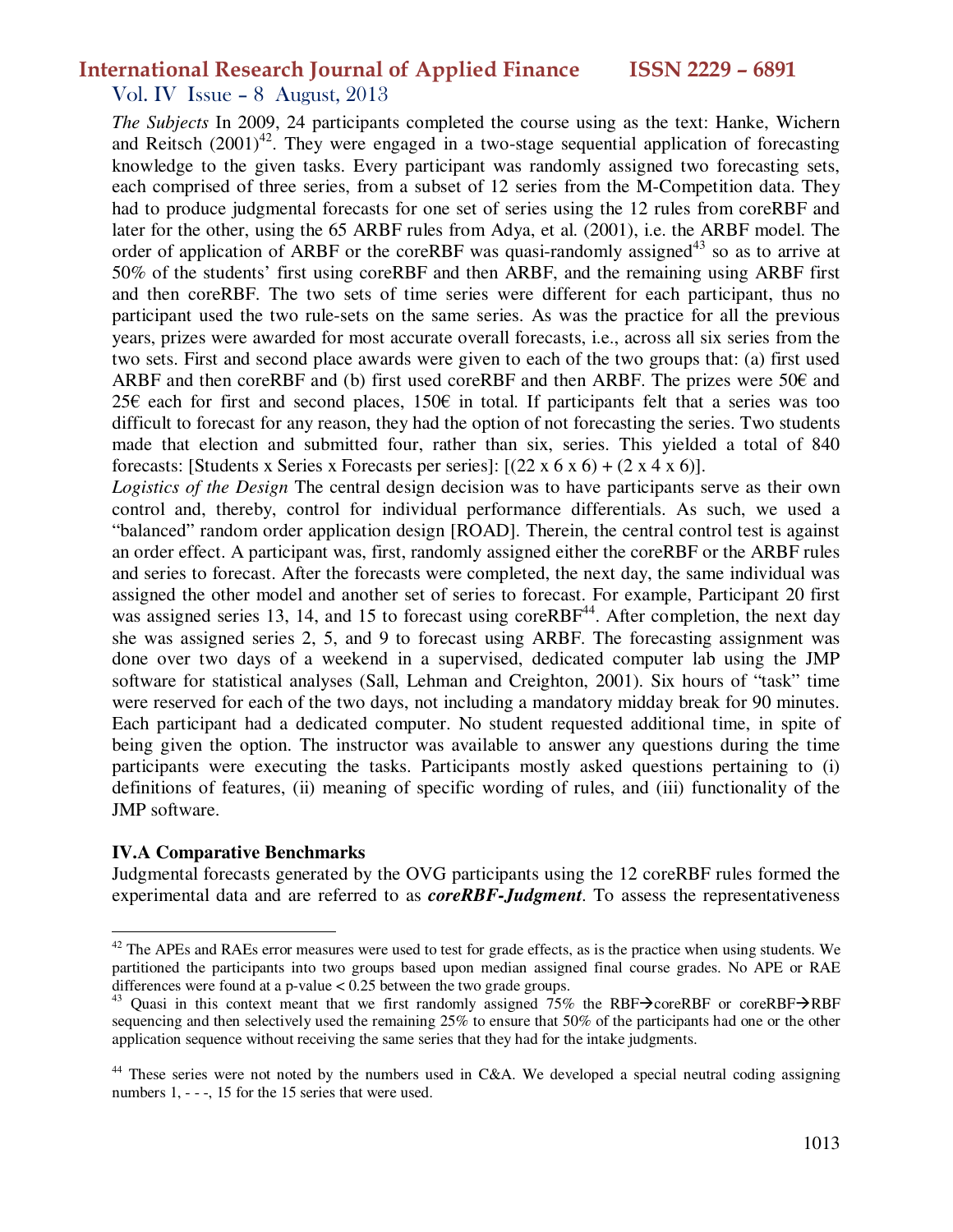Vol. IV Issue – 8 August, 2013

and generalizability of the rules underlying these forecasts, coreRBF-Judgment forecasts were evaluated relative to those generated by the same participants using the ARBF rule set from Adya et al. (2001) (referred to as *ARBF-Judgment*) as well as a set of well-validated benchmarks described below:

*Benchmark 1 – Untrained Forecasts:* The most basic benchmarks were forecasts from untrained participants who had no exposure to either ARBF or coreRBF rules. For this benchmark, the incoming OVG students were asked to generate forecasts on the day their course began i.e., before any training or instruction was delivered. The students were given three series selected randomly from the same set of series used with the experimental group. They had 45 minutes to produce one- to six-period-ahead forecasts for all the three series. No instructions were provided but they were permitted to use whatever forecasting methods that they deemed useful in making the forecasts. Participants were informed that these initial forecasts were to be used later in the course and, as such, to take care in producing the best forecasts that they could. They were also given the option of generating these forecasts over the weekend. Over the approximately 150 students taught over the years, only one student has taken the work home. Most students used simple heuristics such as projecting a hand-drawn line and locating the forecasting point using the sketched line as a guide. Rarely did students use a formula-driven approach. In a few instances students did simple averaging of past values, simulating the Moving Average model. These initial forecasts are referred to as *Untrained Forecasts*.

*Benchmark 2 – ARBF Expert System Forecasts:* Using the ARBF rule-set presented in Adya, et al. (2001), an expert system was developed, calibrated, and validated in Adya, et al. (2000, 2001). This system also contained the automated time-series feature detection routines referred to earlier. This *ARBF-ES* expert system provided a systems-driven benchmark that is unconstrained by limitations of judgmental processes. The forecasts generated by the ARBF-ES are the second benchmark and are referred as such.

*Benchmark 3 – Original RBF Forecasts from C&A:* In their original study, C&A, produced forecasts using the complete RBF model built on their original 99 rules and four forecasting methods. These RBF forecasts outperformed well-accepted forecasting methods such as Holt's exponential smoothing, equal-weights combining, and linear regression. This set of original forecasts, referred to as *RBF*, formed our final benchmark and, on the basis of prior validations of RBF, were expected to be the most accurate of all forecasts used in this study.

#### **IV.B Principal and Validating Hypotheses**

During the course of identifying the coreRBF rules, we benefited from the advice of one the authors of C&A, who provided the following observation:

*"I think that subjects will perform about the same as those trained on the 99 rules; perhaps slightly better. My logic is that they cannot take in and apply all 99 rules anyway and that as experts you have selected the most significant ones."* 

Based upon this observation, our own assessment of efficiency and effectiveness addressed earlier, and prior finding on judgmental forecasting, the following conservative principal test hypothesis is proffered:

#### *HTest: Using MdAPE and MdRAE as measures of forecasting accuracy, coreRBF-Judgment will not be different from ARBF-Judgment.*

To provide an operational validation of the results for the principal test hypothesis, *HTest*, the benchmarking relationships discussed earlier were also tested. This could support the generalizability of findings from the *HTest* and to provide a conditional assessment of whether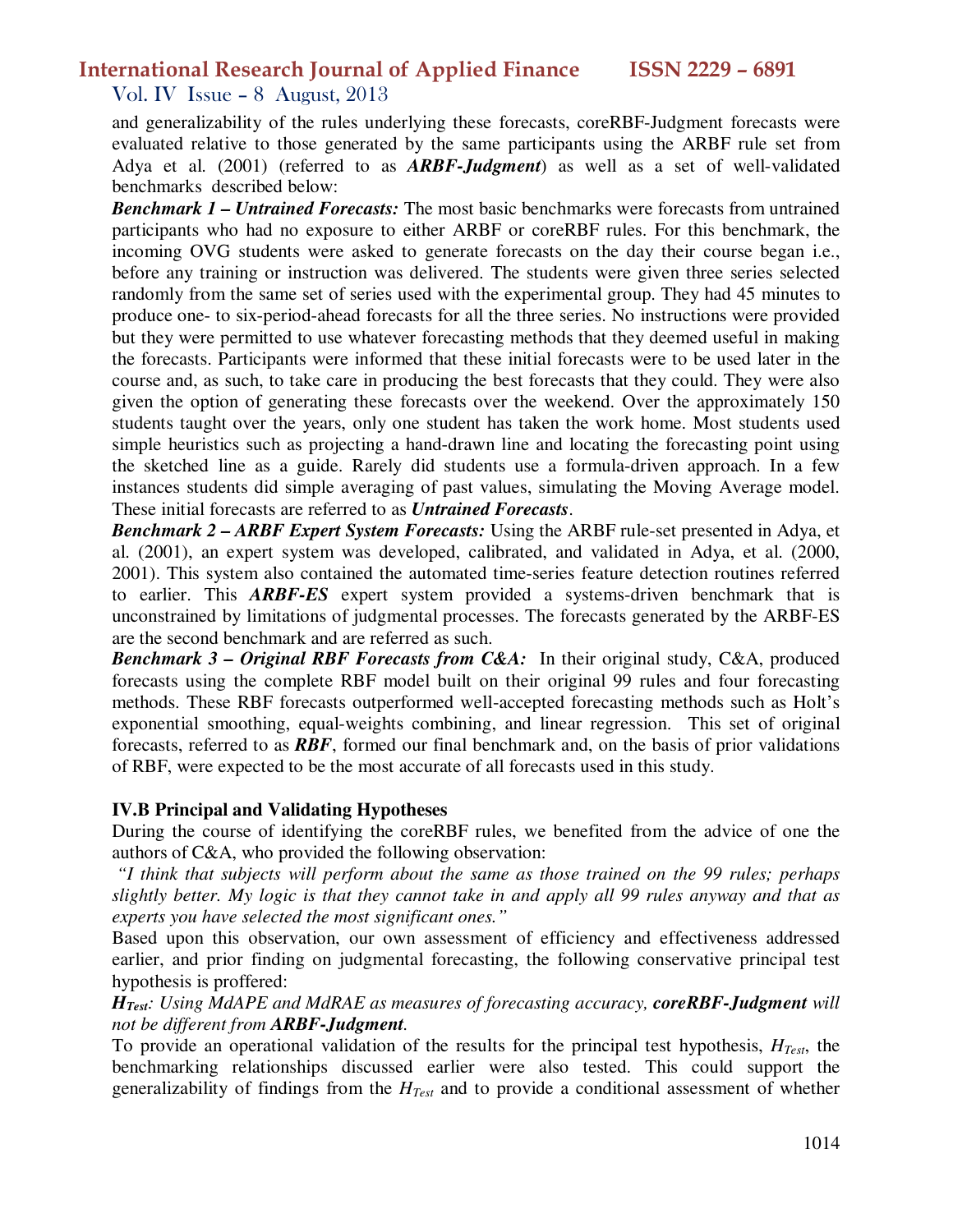Vol. IV Issue – 8 August, 2013

coreRBF could provide effective support for judgmental forecasting. To this end, the following validating hypotheses were tested:

#### *H1Validation Untrained Validity Test: The MdAPE and MdRAE for the ARBF-Judgment forecasts will be better than for the initial Untrained Forecasts.*

The above effects had been observed during the period 2004 to 2008 when this course was offered at  $OVG^{45}$ . OVG participants were trained on features of time series and rules from ARBF, the use of which was found to be effective in improving judgmental forecasts (see Adya, et al. 2009). Based on these prior observations, it is reasonable to expect that participants' forecasts prior to instruction and training would not be better than those produced after receiving instruction in the RBF methodology.

*H2Validation Expert System Validity Test: The MdAPE and MdRAE for ARBF-ES* for the same series used by the OVG participants *will not be less accurate than ARBF-Judgment.* 

Results to this end were reported in Adya, et al. (2009) who compared participant performance on 65 ARBF rules to those generated by the expert system designed using those same rules. In that study, even though ARBF-trained forecasters performed better than untrained forecasters, their inability to fully process 65 rules prevented them from outperforming the automated expert system, ARBF-ES. Furthermore, even though the ARBF-ES used about 60% of the rules of the original RBF system, it was developed and calibrated by forecasting experts. It is, therefore, reasonable to expect that participants trained for the first time would not outperform this evolved expert system<sup>46</sup>.

*H3Validation Model Developers Validity Test: The RBF will produce more accurate forecasts than all the judgmental groups: coreRBF-Judgment, ARBF-Judgment, and Untrained Judgment.* 

Once again, this hypothesis was drawn from observations made in previous offerings of this course between 2004 and 2008. Additionally, RBF forecasts benefitted from 99 rules, four methods, a full feature set, low judgmental intervention limited largely to visual identification of some time series features and, calibration and validation by two forecasting experts. It is to be expected that the breadth and depth of this collective knowledge would result in the most accurate set of forecasts in our range of benchmarks and would differ, most significantly, from participants exposed to RBF concepts for the first time or not exposed at all.

#### **V. Results**

 $\overline{a}$ 

*Testing For Order Effects:* We first examined the ARBF and coreRBF order effects to identify any positive or negative impact of first producing ARBF forecasts as opposed to coreRBF forecasts or visa-versa. These results are presented in Table III below using the notation ARBF1, ARBF2, coreRBF1, and coreRBF2 which indicate the model used and the order of application. For example, the group characterized as ARBF2 first used coreRBF to produce forecasts and subsequently produced forecasts using ARBF on a different set of series. As such, the order of application is presented as the following duplets:

 ARBF1, then coreRBF2 coreRBF1, then ARBF2

<sup>&</sup>lt;sup>45</sup> These results from our past OVG-studies are available from the corresponding author.

<sup>&</sup>lt;sup>46</sup> The Expert System [ES] results were not available for three series due to a programming issue in the 2001 program. So the ES results are reported for 12 of the 15 series. Therefore, the sample sizes for the use of the Expert System for the 2009 study was  $n = 12$  series giving 72 [12  $\times$  6] observations.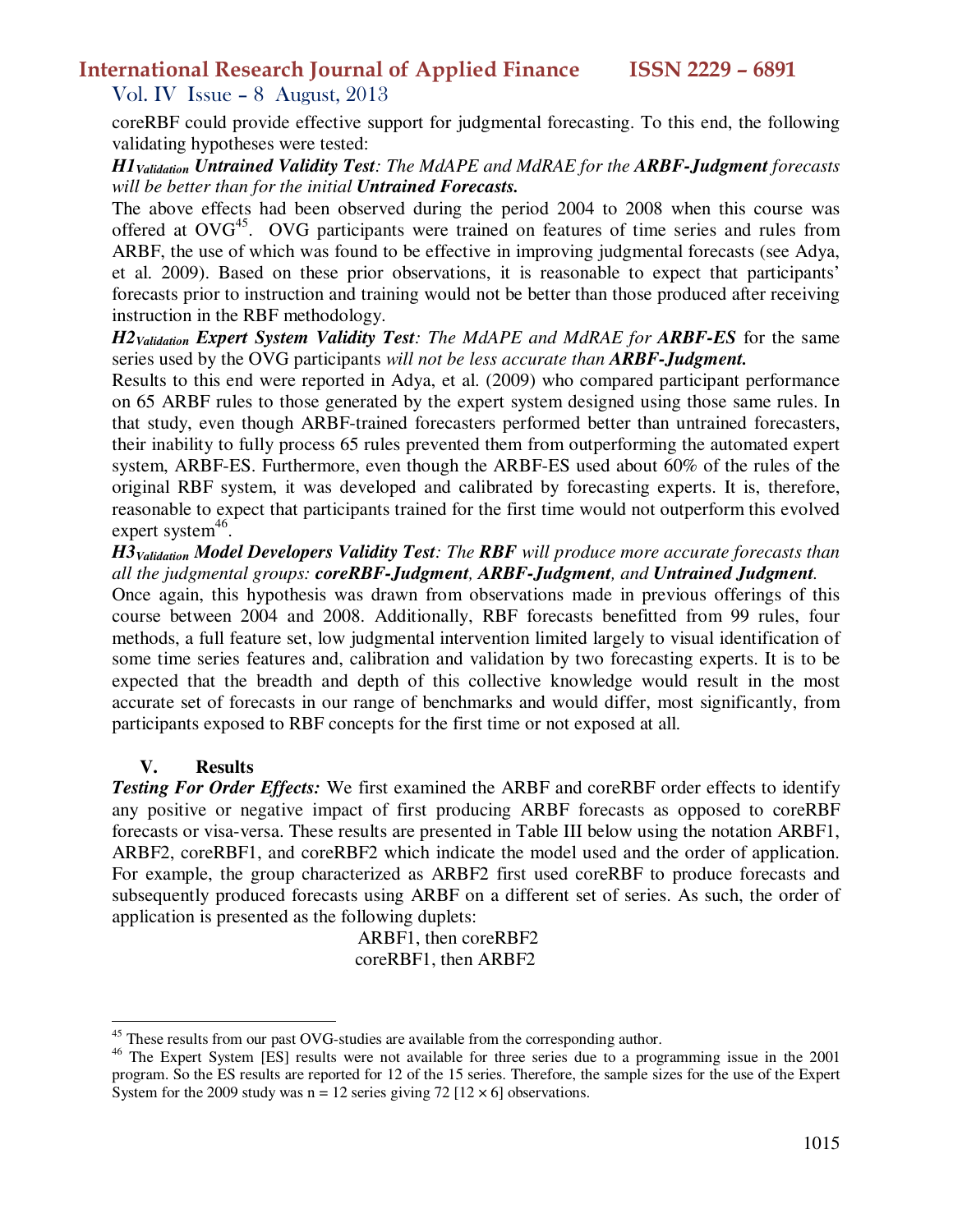Vol. IV Issue – 8 August, 2013

#### Refer Table III

The order effects were tested comprehensively using the ANOVA Median test with a Bernoulli MCT extension for the most likely significant difference. For both the MdAPE and MdRAE, the Chi<sup>2</sup> overall p-value for the above four contrasts was  $> 0.2$  and the Bernoulli MCT did not identify any pairwise significances at a p-value  $\langle 0.25, 1 \rangle$  This provides convincing evidence regarding lack of order effects and so also rationalizes combining the four groups shown in Table III to report the following overall error measures as follows:

MdAPE[coreRBF]  $(n = 420) = 11.7 %$  and MdRAE[coreRBF] = 87.7%

MdAPE[ARBF]  $(n = 420) = 11.9\%$  and MdRAE[ARBF] = 84.2%

The combined two-paired orderings were, hereon, used in the principal hypothesis test of the relationship between forecast results from ARBF and coreRBF.

*Test of the Principal and Supporting Hypotheses*: Table IV presents results on the principal hypothesis underlying this study. The principal hypothesis proposed that judgmental application of 65 ARBF rules will result in forecast accuracy that will be comparable to judgmental use of the 12 rules in coreRBF, justified as follows. On the one hand, ARBF is a more comprehensive rule-base which, when utilized fully, should result in more informed judgmental forecasts. However, on the other hand, forecasters' ability to apply these 65 rules is markedly limited by information processing capabilities that may benefit from application of a smaller set of rules validated and identified by experts. These relative trade-off effects were exhibited in the results reported in Table IV. Given the p-values, differences in the accuracy of judgmental forecasts produced using ARBF and coreRBF are clearly not statistically significant thus providing support for *HTest: Using MdAPE and MdRAE as measures of forecasting accuracy, coreRBF-Judgment will not be different from ARBF-Judgment.*

#### Refer Table IV

Next, to address the representativeness and generalizability of the principal result shown above, outcomes from the three benchmark comparisons discussed earlier are presented in Table V.

#### Refer Table **V**

*H1Validation Untrained Validity Test*: The test for MdAPE and MdRAE for the *ARBF-Judgment* [11.9% and 84.2%] against the *Untrained Judgment* [14.1% and 107.7%] shows statistically significant differences with test p-values of  $< 0.02$  and  $< 0.0001$  respectively. This provides confirmatory support for *H1Validation*, i.e. given any sort of rule-driven training, even with the extensive 65 rule set and 18 features of time series, application of forecasting rules effectively supports judgmental processes, resulting in improved forecast accuracy.

*H2Validation ARBF Expert System Validity Test:* In comparing accuracy between judgmental application of ARBF rules and expert-system driven forecasts for the same series, MdAPE and MdRAE yielded outcomes with ARBF-ES [6.4% and 78.8%] and ARBF-Judgment [11.9% and 84.2%]. The directional one-tailed p-values were  $> 0.5$  for both MdAPE and MdRAE confirm that expert system driven forecasts, ARBF-ES, were not less accurate than those derived from ARBF-Judgment. This provides confirmatory support for *H2Validation.*

*H3Validation RBF:* Here we used the forecasting expertise and 99 rules as reported in the original in C&A which produced [MdAPE =  $8.7\%$  and MdRAE =  $55.0\%$  ], as a population value test for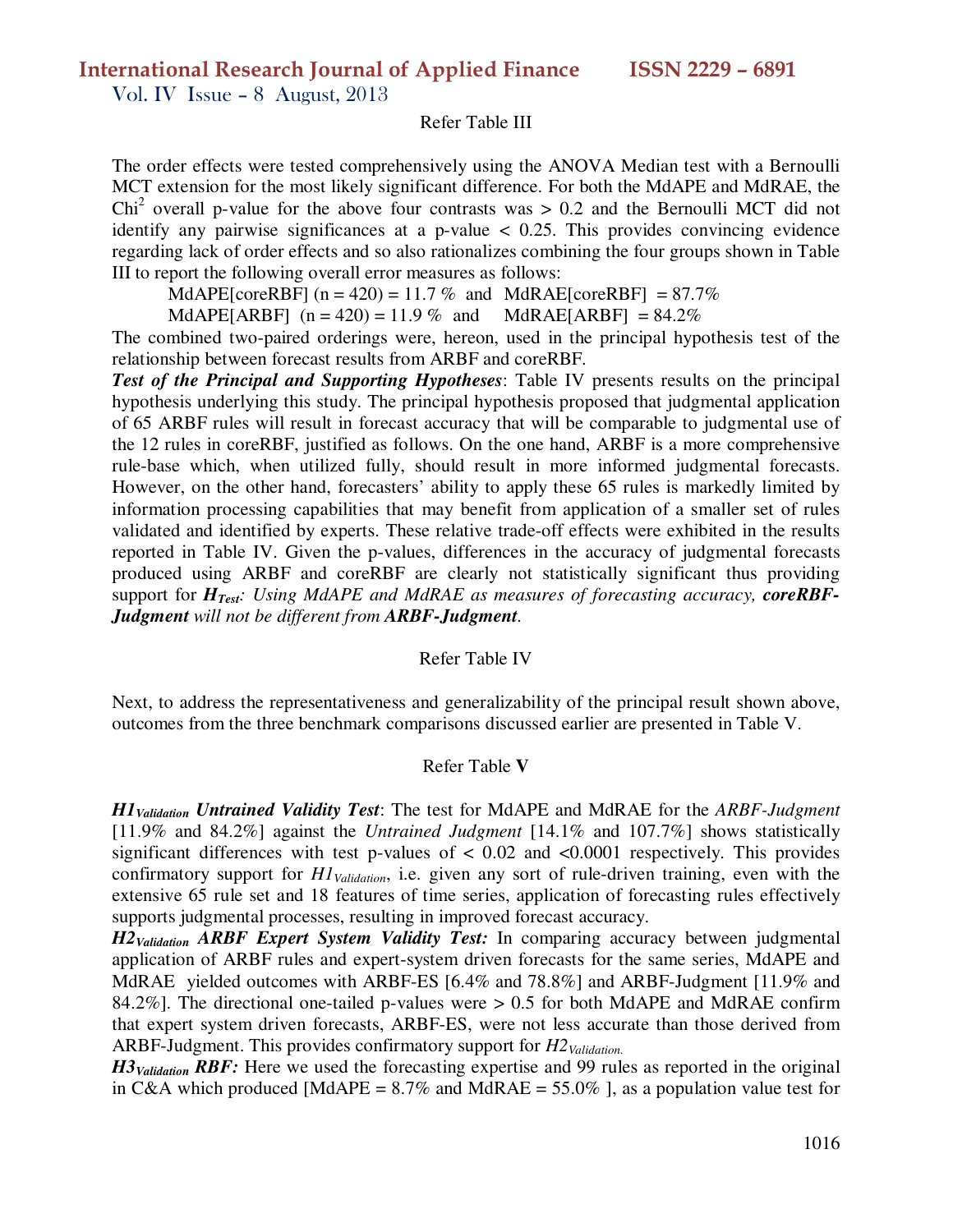#### Vol. IV Issue – 8 August, 2013

results from all judgmental groups - the *coreRBF-Judgment* group, *ARBF-Judgment* group, and *Untrained Judgment* group. Results indicate that the above three experimental comparisons are different in the expected direction - i.e., C&A's results using all the 99 rules from the rule set are better with p-values <0.0001 for all the contrasts. This provides confirmatory support for *H3Validation.* 

*General Summary:* In all three instances of the validation hypotheses, the results are consistent with the *a priori* expectations about the benchmarked validations. These results can then be argued as follows: all RBF results, including ARBF and coreRBF, produced judgmentally by the participants: (a) benefitted from rule-based training, (b) did not outperform the expert system benchmarks, and (c), were outperformed by forecasting expertise presented in the original RBF model (C&A). Findings from these validating hypotheses, then, clearly argue that the coreRBF-Judgment results were as expected and, therefore, by logical extension, suggest that some underlying processes offset the breadth of knowledge captured in the larger ARBF rule-set with the ease of application of the smaller coreRBF rules. This is evidenced by the lack of meaningful statistical differences in the forecasting accuracies between ARBF-Judgment and coreRBF-Judgment forecasts.

The important exploratory outcome to consider is that, for non-experts the coreRBF model is much simpler to communicate, understand, and learn. In particular, the IF…THEN… structure of the rules aligns with human reasoning processes and is easier to apply to judgmental forecasting tasks. With increasing expertise, forecasters may gradually transition to using a greater set of rules which, when applied systematically, will enhance the quality of the forecasting task beyond what coreRBF can deliver. As such, coreRBF is a good initial introduction to the dynamic concepts captured in the more extensive RBF model.

#### **VI. Discussion of Results and Implications**

Experts and derived expert systems were expected to be better at judgmental forecasting because they benefit from a fuller application of expert rules and are not limited by situational human processing and biases. Considering this, our findings for the validating hypotheses are as expected. However, expert systems can also be effective in informing judgmental forecasting considering the extensive knowledge inherently captured. As such, we demonstrate that even with a smaller, but essential, rule-set judgmental forecasting outcomes for non-experts can be improved**.**

Specifically, for the principal hypothesis, forecasting outcomes from use of ARBF and coreRBF rules were not different, most likely, due to the human information processing (HIP) limitations and trade-offs addressed earlier. The HIP literature suggests that decision makers in a complex decision milieu are bound to make mistakes. The longer decision makers must concentrate the worse their decisions usually become. Extending these findings to the process of forecasting examined here, (1) the probability of making an error of application per rule will probably be lower during the first few rules than during the last several rules in the rule set, and (2) in identifying errors of application during rule assessment, the ability to find errors will be much higher across 12 rules as opposed to 65. In our study, participants using ARBF might already be doing what we did for them during the experiment i.e. selectively apply some of the rules while leaving others out. By filtering out reduced rules based on forecasting expertise and prior validations, we minimized the potential for *ad hoc* application of rules and promote, instead, the use of expert-derived rules.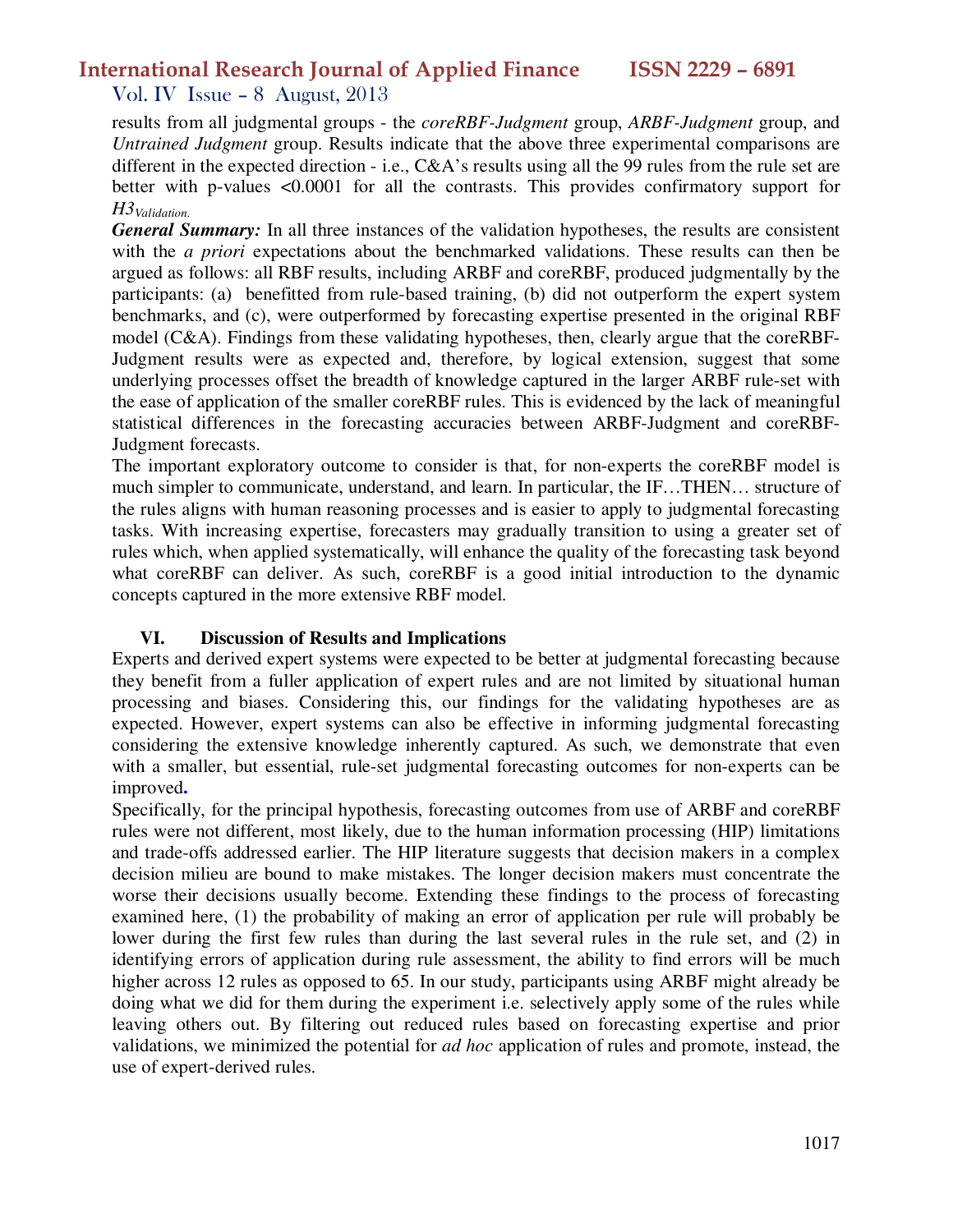### Vol. IV Issue – 8 August, 2013

 $\overline{a}$ 

As coreRBF requires less time, results comparing ARBF and coreRBF suggest that there is little risk in using the coreRBF model to inform judgmental forecasting as compared to ARBF or, for that matter, compared to the 99 rules from RBF. Those working on forecasting tasks using ARBF almost exclusively required more time than did those using coreRBF. For example, from observations of task execution in the computer lab, when using the ARBF model, all participants required time in the afternoon session to complete the task whereas, when using coreRBF, most participants completed their task in the morning session. Only in one case did a student who was assigned the coreRBF model need additional time in the afternoon session. Furthermore, participants rarely had questions about the execution procedure when using coreRBF; almost all questions came from participants during application of ARBF. These were usually procedural or related to interpretation of rules and features. These differences in temporal needs are anecdotal evidence that using the coreRBF model for training and pedagogy would permit greater efficiency in producing judgmental forecasts.

In a pragmatic forecasting context, where an expert system for forecasting may not always be available and forecasting needs are driven by organizational needs for efficiency, use of coreRBF would certainly economize on time. Similarly, for purposes of pedagogy, using coreRBF as part of a forecasting course or as a topic treated in finance, production and supply chain courses can reduce the instructional time necessary for imparting necessary forecasting knowledge. Furthermore, coreRBF as a modeling system would open the content to introducing other critical forecasting issues such as forecaster adjustment behaviors and development of forecasting support systems.

The simple rules generated as part of this rule reduction can be effectively embedded within existing forecasting systems to provide enhanced support to non-experts. From feature-based detection and adjustment to application of simple rules, coreRBF is amenable to simple integration within forecasting decision support systems (Adya and Lusk, 2012).<sup>47</sup>

The reduced set of coreRBF rules is by no means the final note in this dynamic and important area of research and pedagogy. In identifying the essential 12 rules, we relied on several decades of empirical evidence and significant forecasting expertise. As the 12 rules had already been validated and calibrated originally in C&A, this study focused largely on identifying and verifying that these core rules were beneficial to the forecasting process and could be pragmatically applied to judgmental tasks without degrading accuracy. Evidence developed from extensive human subject studies presented in this paper confirms this. We, however, hope that future research in this direction, especially studies using design science or artificial intelligence approaches, would apply other approaches to identifying a more effective set of rules that might improve upon coreRBF.

 $47$  All the instructional materials used in delivering the coreRBF course are available from the authors; we waive all intellectual property rights to the academic—i.e., *non-commercial*, use of this material.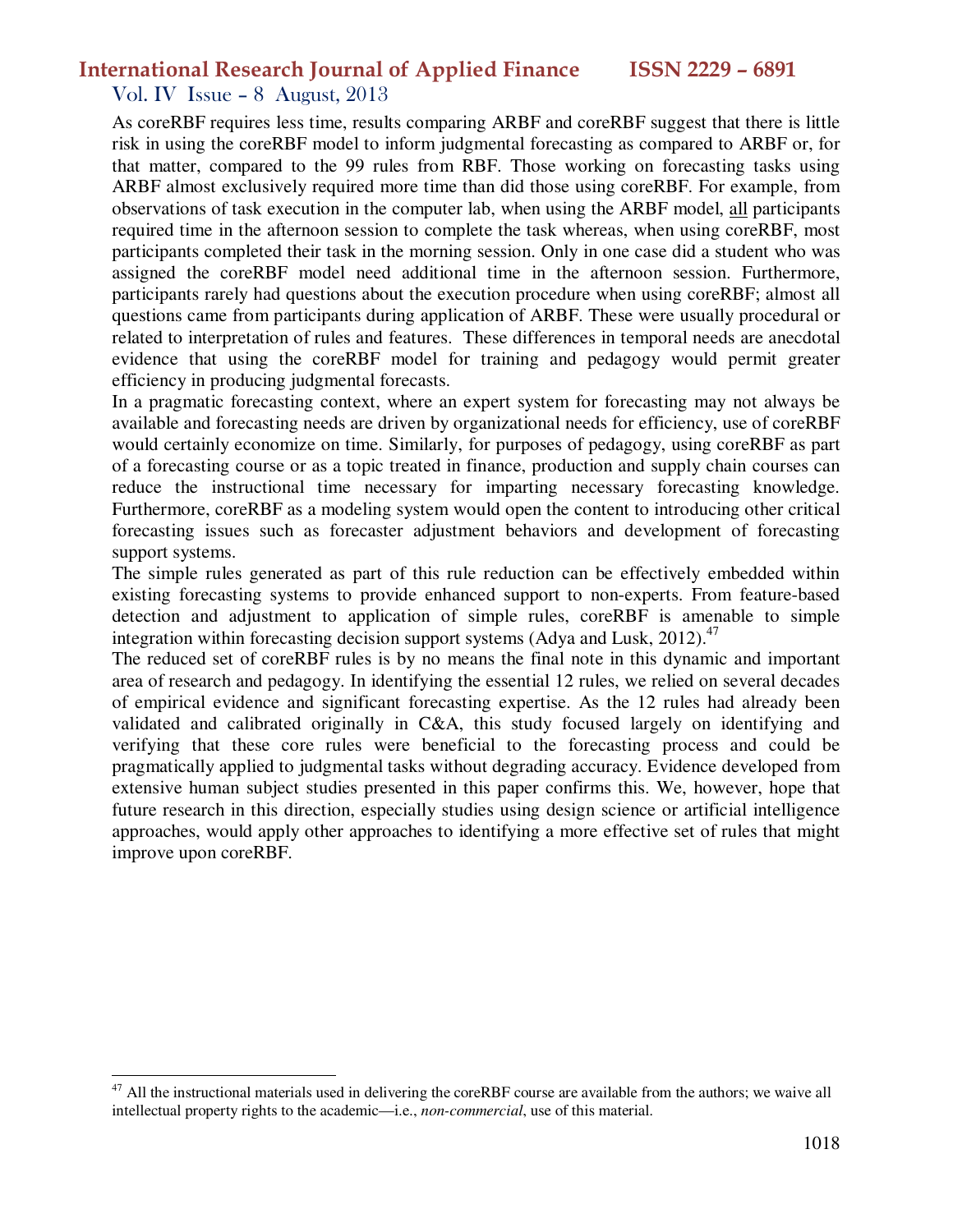Vol. IV Issue – 8 August, 2013

#### **References**

- Adya, M., 2000, Corrections to rule-based forecasting: findings from a replication, International Journal of Forecasting 16, 125-127.
- Adya, M., F. Collopy, J.S. Armstrong, and M. Kennedy, 2000, An application of rule-based forecasting to a situation lacking domain knowledge, International Journal of Forecasting 16, 477-484.
- Adya, M., F. Collopy, J.S. Armstrong, and M. Kennedy, 2001, Automatic identification of time series features for rule-based forecasting, International Journal of Forecasting 17, 143-157.
- Adya, M. and E.J. Lusk, 2012, Designing effective forecasting Decision Support Systems: Aligning task complexity and technology support, in C. Jao, ed.: Decision Support Systems, ISBN: 978-953-51-0799-6, (InTech, DOI: 10.5772/51255). Available from: http://www.intechopen.com/books/decision-support-systems\_2012/designing-effectiveforecasting-decision-support-systems-aligning-task-complexity-and-technology-sup
- Adya, M., E.J. Lusk, and M. Balhadjali, 2009, Decomposition as a complex skill acquisition strategy in management education: A case study in business forecasting, Decision Sciences Journal of Innovative Education 7, 9 - 36.
- Angeli, C., 2010, Diagnostic expert systems: From expert's knowledge to real-time systems, in P. S. Sajja and R. Akerkar, eds.: Advanced Knowledge Based Systems: Model, Applications, & Research (TMRF e-Books)Vol. 1, pp. 50-73.
- Armstrong, J.S., and F. Collopy, 1993, Causal forces: Structuring knowledge for time series extrapolation, Journal of Forecasting 12, 103-115.
- Armstrong, J.S., and F. Collopy, 1992, Error measures for generalizing about forecasting methods: Empirical comparisons, International Journal of Forecasting 8, 69-80.
- Chang, C-L., J-A. Jimenez-Martin, M. McAleer, and T.P. Amaral, 2013, The rise and fall of S&P500 variance futures, North American Journal of Economics and Finance 25, 151-167.
- Clancey, W.J., 1983, The epistemology of a rule-based expert system: A framework for explanation, Artificial Intelligence 20, 215-251.
- Clemens, R.T., 1989, Combining forecasts: A review and annotated bibliography, International Journal of Forecasting 5, 559-583.
- Collopy, F., and J.S. Armstrong, 1992, Rule-based forecasting: Development and validation of an expert systems approach to combining time series extrapolations, Management Science 38, 1394-1414.
- Cowan, N., 1988, Evolving conceptions of memory storage, selective attention, and their mutual constraints within the human infromation processing system, Psychological Bulletin 104, 163-191.
- Hanke, J., D. Wichern, and A. Reitsch, 2001, Business Forecasting, Seventh Edition: (ISBN: 0- 13-087810-3, Prentice Hall International).
- Kalinga J., R. Lonseth, and A.A. Lonseth, 2013, Bottom-up approach for productivity measurement and improvement, International Journal of Productivity and Performance Management 62, 387-406.
- Kim, T., J. Hong, and H. Koo, 2013, Forecasting diffusion of innovative technology at prelaunch, Industrial Management + Data Systems 113, 800-816.
- Korol, T., 2013, Early warning models against bankruptcy risk for central european and Latin American enterprises, Economic Modelling 31, 22-35.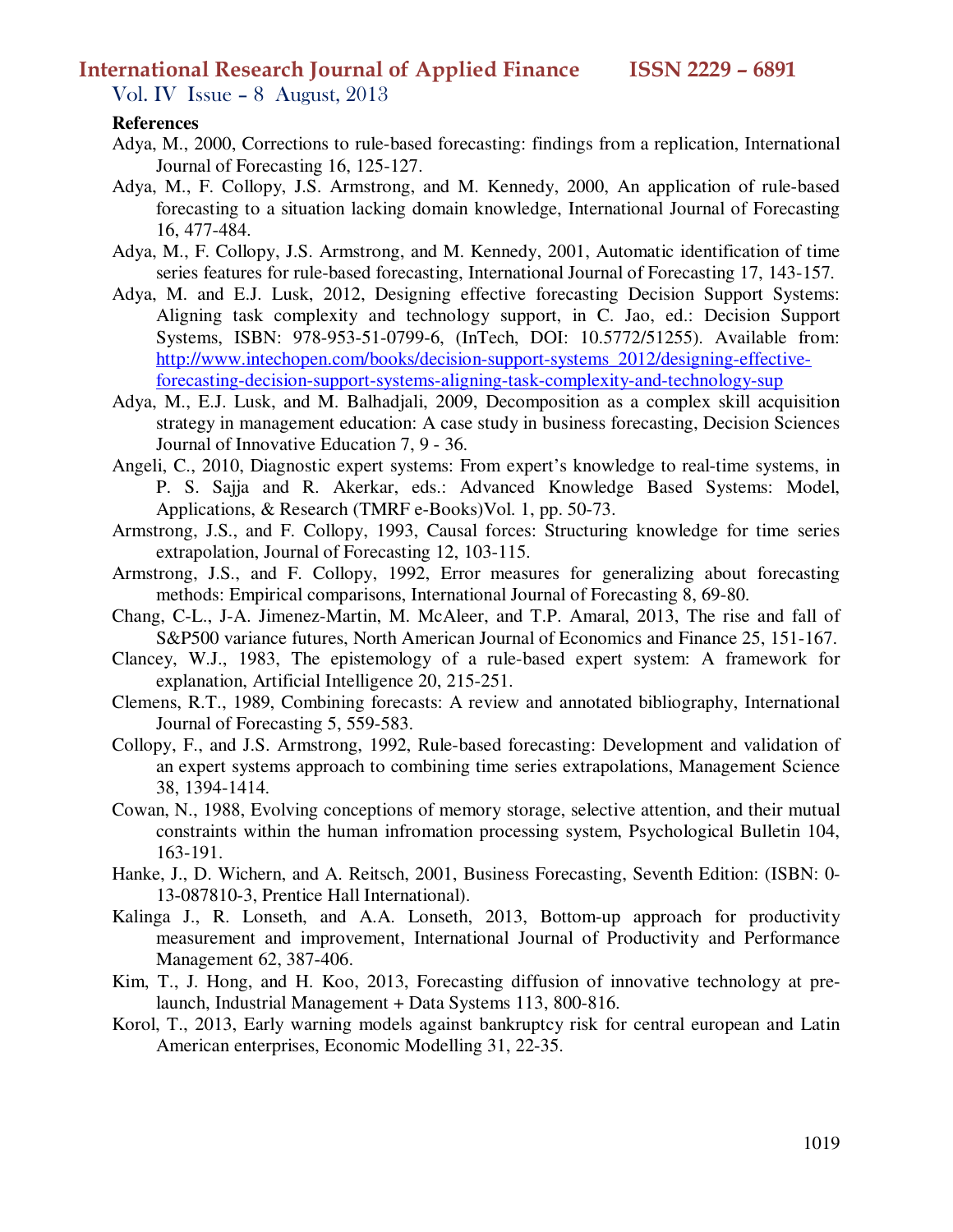- Vol. IV Issue 8 August, 2013
- Makridakis, S., A. Andersen, R. Carbone, R. Fildes, M. Hibon, R. Lewandowski, J. Newton, E. Parzen, and R. Winkler, 1982, The accuracy of extrapolation (time series) methods: Results of a forecasting competition, International Journal of Forecasting 1, 111-153.
- Makridakis, S., and M. Hibon, 2000, The M-3 Competition results: Conclusions and implications, International Journal of Forecasting 16, 451-476.
- Mohammad S.M., M. Anvari, and M. Saberi, M. (2103) Targeting performance measures based on performance prediction, International Journal of Productivity and Performance Management 61, 46-68.
- Sanders, N.R., and L.P. Ritzman, 1992, The need for contextual and technical knowledge in judgmental forecasting, Journal of Behavioral Decision Making 5, 39 – 52.
- O'Connor, M., W. Remus, and K. Griggs, 1993, Judgmental forecasting in times of change, International Journal of Forecasting 9, 163-172.
- Ramsey, C.L., J.A. Reggia, D.S. Nau, and A. Ferrentino, 1986, A comparative analysis of methods for expert systems, International Journal of Man-Machine Studies 24, 475-499.
- Sall, J., A. Lehman, and L. Creighton, 2001, JMP™ Start Statistics, Second Edition,(ISBN 0-534-35976-1: Duxbury Press International).
- Simon, H., 1980, Cognitive science: The newest science of the artificial, Cognitive Science, 4,  $33 - 46.$
- Shanteau, J., and T.R. Stewart, 1992, Why study expert decision making? Some historical perspectives and comments, Organizational Behavior and Human Decision Processes, 53,  $95 - 106.$
- Shukla, M., and S. Jharkharia, 2013, Agri-fresh produce supply chain management: A state-ofthe-art literature review, International Journal of Operations & Production Management 33, 114-158.
- Tiacci, L., and S. Saetta, 2012, Demand forecasting, lot sizing and scheduling on a rolling horizon basis, International Journal of Production Economics 140, 803-818.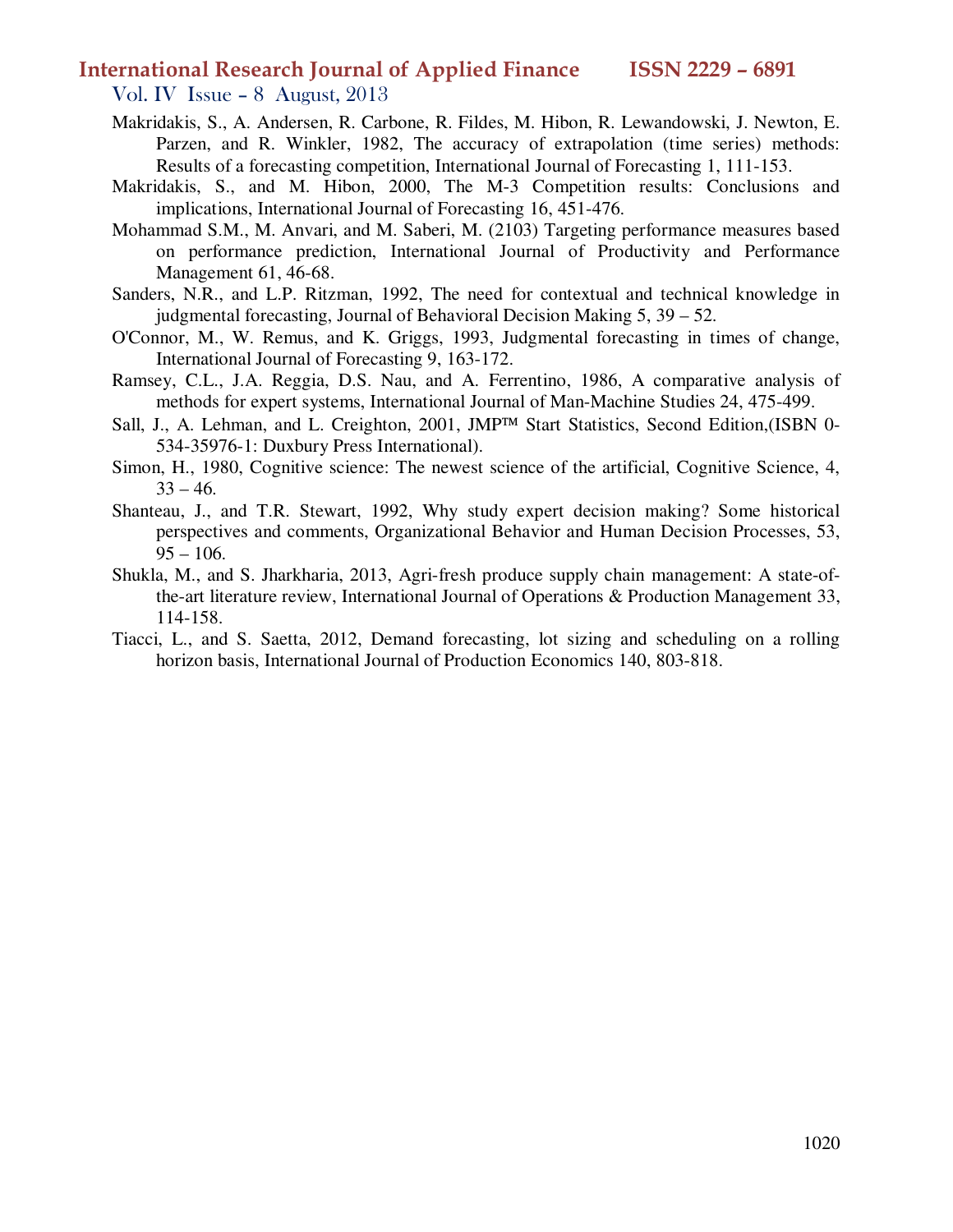Vol. IV Issue – 8 August, 2013

#### **Appendix – The Reduced Rule-Set**

## *In this presentation we maintained the Rule Numbering that is found in C&A.*

**Short Model Level** 

#### **Rule 29: Level Discontinuities (Short Model Level)**

IF there is a level discontinuity, i.e., sort of a step change, in the series, THEN add 0.10 to the weight on the Random Walk and subtract it from the weight of the Holt Model.

#### **Rule 32: Changing Recent Trends (Short Model Level)**

IF there is an unstable recent Trend, THEN add 0.45 to the weight on Random Walk model and subtract 0.15 from the Linear Regression Weigh and subtract 0.30 from the Holt Model Weight.

#### **Short Model Trend**

#### **Rule 40: Causal Forces Unknown (Short Model Trend)**

IF the causal forces are unknown, THEN add 0.05 to the weight on the Random Walk and subtract it from that on the Linear regression trend estimate.

#### **Rule 41: Dissonance (Short Model Trend)**

IF the direction of the recent trend and the direction of the basic trend are not the same, OR if the trends agree with one another but differ from the causal forces, THEN add 0.15 to the weight on the Random Walk and subtract 0.05 from the Linear regression and 0.10 from the Holt Model Weight.

#### **Rule 42: Inconsistent Trends (Short Model Trend)**

IF the direction of the basic trend and the direction of the recent trend are not the same, AND the basic trend is not changing, THEN add 0.20 to the weight on the Linear regression trend and subtract it from Holt Model trend weight.

#### **Long Model Level**

#### **Rule 67: Level Discontinuities (Long Model Level)**

IF there is a level discontinuity, THEN add 0.10 to the weight on the Random Walk and subtract it from the level weight of the Holt Model.

#### **Rule 71: Changing Recent Trends (Long Model Level)**

IF there is an unstable recent trend, THEN add 0.63 to the level weight of the Random Walk and subtract 0.21 from the Linear regression Level Weigh and subtract 0.42 from the Holt Model Level Weight.

#### **Long Model Trend**

#### **Rule 76: Causal Forces Unknown (Long Model Trend)**

IF the causal forces are unknown, THEN add 0.10 to the weight on the Random Walk Model's Trend and subtract it from that on the Linear regression trend estimate.

#### **Rule 77: Dissonance (Long model Trend)**

IF the direction of the recent trend and the direction of the basic trend are not the same, OR if the trends agree with one another but differ from the casual forces, THEN add 0.15 to the trend weight on the Random Walk and subtract 0.05 from the Linear Regression and 0.10 from the Holt Model Weight.

#### **Rule 78: Inconsistent Trends (Long model Trend)**

IF the direction of the basic trend and the direction of the recent trend are not the same AND the Basic trend is not changing, THEN add 0.10 to the weight of the Linear regression trend and subtract it from the Holt Model.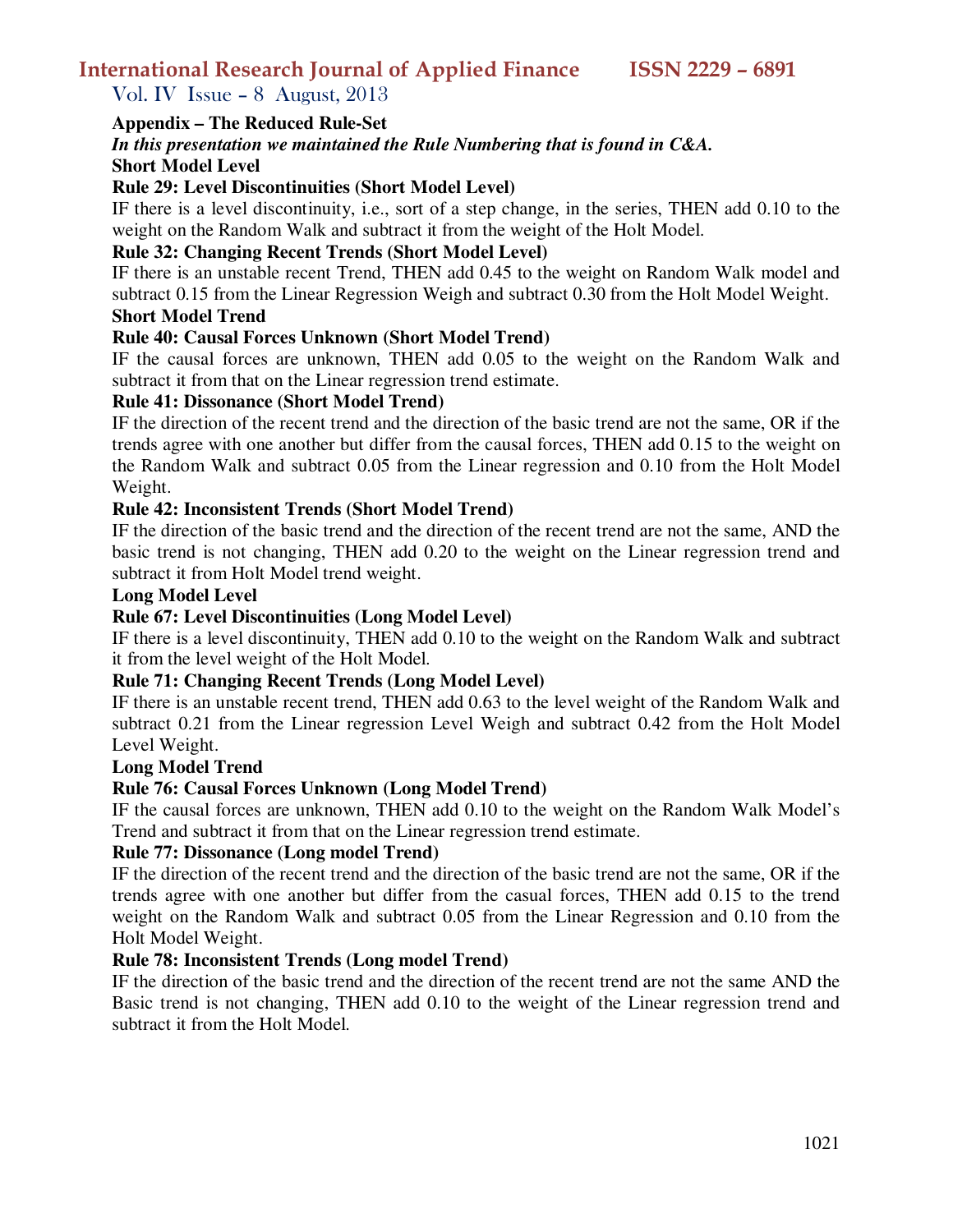Vol. IV Issue – 8 August, 2013

#### **Rule 86: Inconsistent Trends (Long model Trend)**

IF the directions of the recent and basic trends are not the same, THEN subtract 0.10 from the weight on Linear regression and add 0.033 to the Weight on the Holt model and 0.067 to the weight on the Random Walk Model.

#### **Rule 87: Changing Basic Trend (Long model Trend)**

IF there is a changing basic trend, THEN add 0.24 to the Random Walk Trend weight and 0.06 to the Holt Model's Trend weight and subtract 0.30 from the Linear regression's Trend weight.

#### **Final Blending of the Short and the Long Models**

Just as we did in the Full Model Rule version, after you make the weight adjustments, then you will select the BLENDING Rule from the Four BLENDING options given in Rules 96 to 99 as found in the Full Rules document.

This blending of the Short and the Long Model then gives finally the Rule Based Forecasts just as it did for the Full Rule Set. So here you see that the only difference between the two systems: Full and Reduced Rules, is the number of weighting rules used to modify the initial weights from the Four Components.

It may be instructive at this point to provide a brief illustration of the scoring system that is used to create the coreRBF models used to create the forecasts.

We will use, for illustration, the Short Model Level [SML]. First assuming that we have prepared the data as indicated above and that we will be using untransformed data—i.e., measured actual realizations; given this assume that we have measured the following Level values:

Random Walk =  $24,980$ ; Regression Level =  $32,874$ ; Holt Level =  $28,002$ 

Next we modify the initially the C&A weights from Table II that are used to fix the Short Model Level [SML]. The initial weights from Table II are:

40% of the Random Walk; 20% of the Linear Regression Level; 40% of the Holt Level.

There are only two rules that pertain to fixing the SML: Rule 29 and Rule 32. Assume there is a Level Discontinuity for the time series under examination. In this case only Rule 29 is activated:

#### **Rule 29: Level Discontinuities (Short Model Level)**

IF there is a level discontinuity, i.e., sort of a step change, in the series, THEN add 0.10 to the weight on the Random Walk and subtract it from the weight of the Holt Model.

Rule 29 thus indicates that we should modify the initial starting weights as follows:

50% [40% + **10%]** of the Random Walk

20% of the Linear Regression Level [Unchanged by Rule 29]

30% [40% − **10%**] of the Holt Level.

This means that the Short Model Level [SML] used in the coreRBF model will be:

 $SML = 27,465.40$  [50%  $\times$  24,980 + 20%  $\times$  32,874 + 30%  $\times$  28,002]

Similar computations are made for the other three parameters the SMTrend, the LMLevel and LMTrend.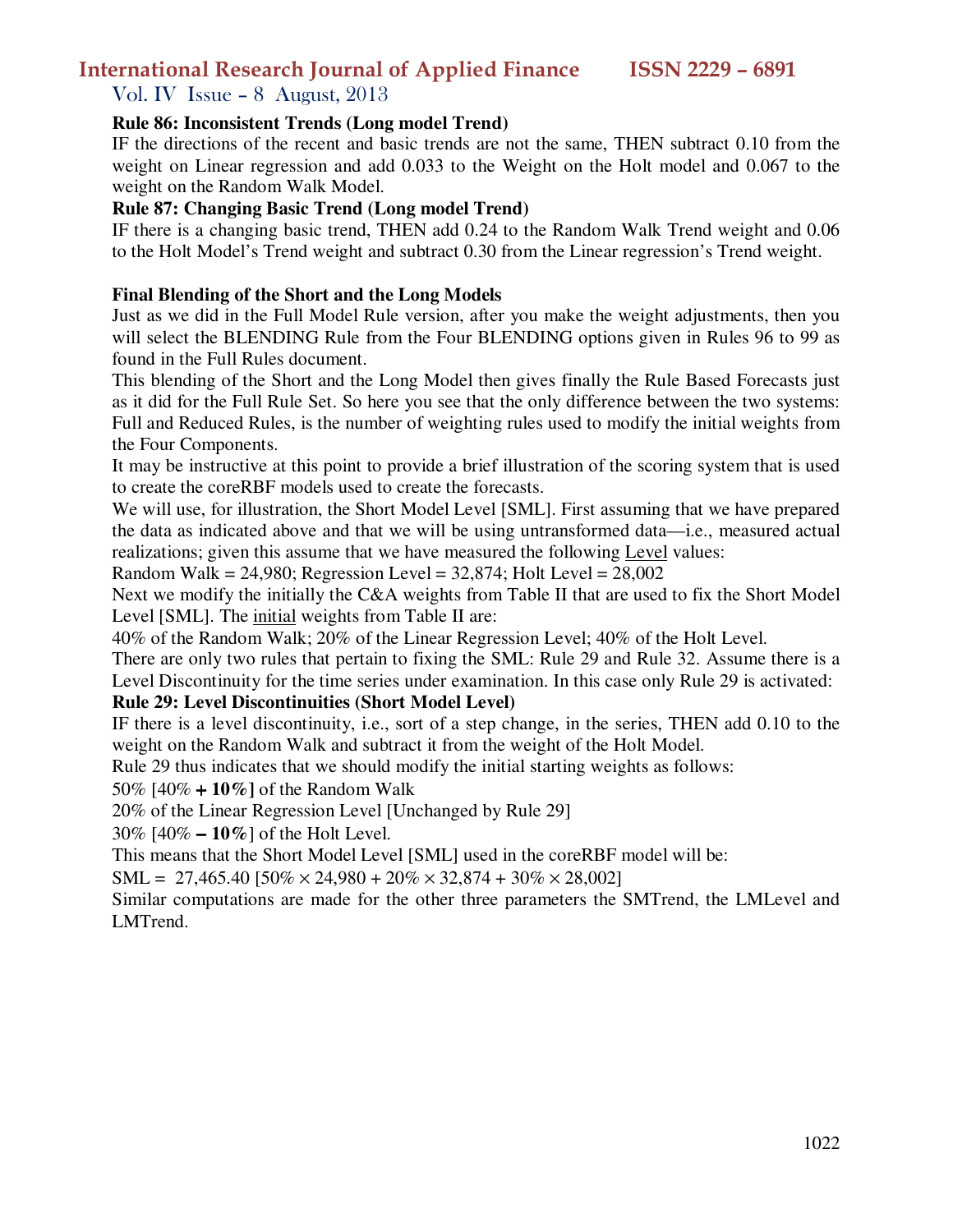Vol. IV Issue – 8 August, 2013

| <b>Feature</b>            | <b>Description</b> [From $C&A(1992)$ ]                     |  |
|---------------------------|------------------------------------------------------------|--|
| Level discontinuity<br>or | Dramatic and significant changes in the level of the       |  |
| Level shift               | series (steps)                                             |  |
| Causal forces             | The net directional effect of the principal factors acting |  |
|                           | on the series. Growth exerts an upward force. Decay        |  |
|                           | exerts a downward force. Supporting forces push in the     |  |
|                           | direction of the historical trend. Opposing forces work    |  |
|                           | against the trend. Regressing forces work towards a        |  |
|                           | mean. When uncertain, forces should be <i>unknown</i> .    |  |
| Direction of basic trend  | Direction of trend after fitting linear regression to past |  |
|                           | data.                                                      |  |
| Direction of recent trend | The direction of trend that results from fitting Holt's    |  |
|                           | exponential smoothing to past data.                        |  |
| Changing basic and recent | Underlying trend that is changing over the long run.       |  |
| trends                    |                                                            |  |
| Irrelevant early data     | Early portion of the series results from a substantially   |  |
|                           | different underlying process.                              |  |
| Outliers                  | Isolated observation from a 2 standard deviation band      |  |
|                           | of linear regression                                       |  |

## **Table I: Time Series Features Used in This Study**

#### **Table II: Initial Weights Recommended by C&A**

| <b>Starting Weights for Short   Random</b><br>and Long Models from Walk<br>C&A |      | <b>Linear</b><br><b>Regression</b> | Holt's<br>ES |
|--------------------------------------------------------------------------------|------|------------------------------------|--------------|
| <b>Short Model Level</b>                                                       | 0.40 | 0.20                               | 0.40         |
| <b>Short Model Trend</b>                                                       | 0.40 | 0.20                               | 0.40         |
| Long Model Level                                                               | 0.33 | 0.33                               | 0.34         |
| Long Model Trend                                                               | 0.00 | 0.60                               | 0.40         |

### **Table III: Evidence on Order Effects between ARBF and coreRBF Forecasts**

| <b>Testing Source</b>          | <b>Description of Source</b>                                                                                                  | <b>MdAPE</b> | <b>MdRAE</b> |
|--------------------------------|-------------------------------------------------------------------------------------------------------------------------------|--------------|--------------|
| ARBF1<br>$n = 192$             | ARBF forecasts for 2009 group that used<br>ARBF forecasts first and then used coreRBF $\vert$ 12.0<br>[matched with coreRBF2] |              | 86.8         |
| ARBF <sub>2</sub><br>$n = 228$ | ARBF forecasts for 2009 group that used<br>coreRBF forecasts first and then used ARBF $\vert$ 11.8<br>[matched with coreRBF1] |              | 82.6         |
| coreRBF1<br>$n = 228$          | coreRBF forecasts for 2009 group that used<br>coreRBF forecasts first and then used ARBF 11.0<br>[matched with ARBF2]         |              | 91.3         |
| coreRBF2<br>$n = 192$          | coreRBF forecasts for 2009 group that used<br>ARBF first and then used coreRBF [matched   12.9]<br>with ARBF1]                |              | 85.3         |